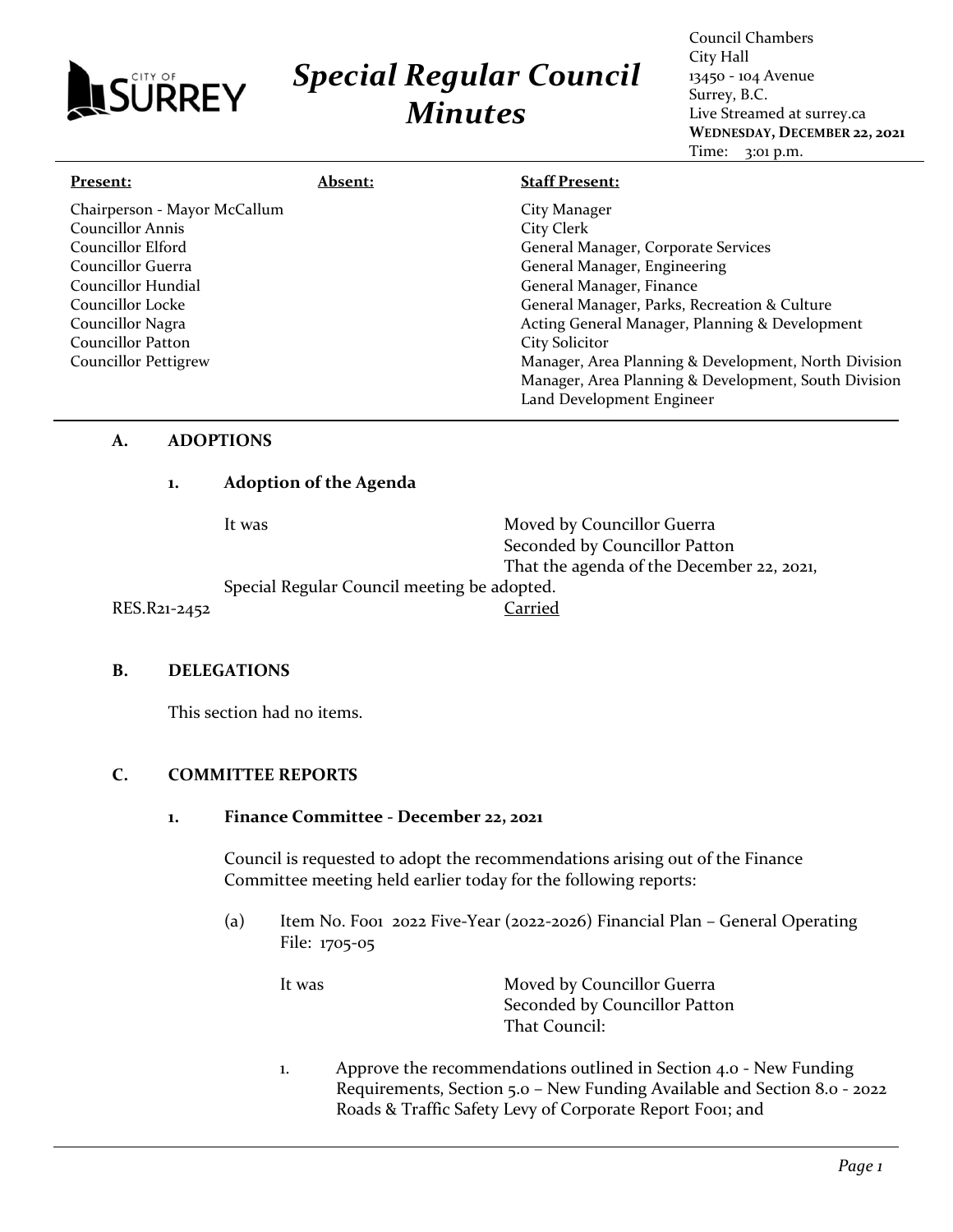| RES.R21-2453 |     | 2.     |                                       | Direct staff to prepare the 2022 Five-Year (2022-2026) General Operating<br>and Roads & Traffic Operating Financial Plan incorporating these<br>recommendations and consistent with Appendix "I" and "II" of the report.<br><b>Carried</b><br>With Councillors Annis, Hundial, Locke and<br>Pettigrew opposed. |
|--------------|-----|--------|---------------------------------------|----------------------------------------------------------------------------------------------------------------------------------------------------------------------------------------------------------------------------------------------------------------------------------------------------------------|
|              | (b) |        | File: 1705-05                         | Item No. Foo2 2022 Five-Year (2022-2026) Financial Plan - Capital Program                                                                                                                                                                                                                                      |
|              |     | It was |                                       | Moved by Councillor Guerra<br>Seconded by Councillor Patton<br>That Council:                                                                                                                                                                                                                                   |
|              |     | 1.     | Corporate Report Foo2; and            | Approve the Capital Program as outlined in Section 3.0 of                                                                                                                                                                                                                                                      |
|              |     | 2.     |                                       | Direct staff to prepare the 2022 Five-Year (2022-2026) Capital<br>Financial Plan incorporating the Capital Program as outlined in the                                                                                                                                                                          |
| RES.R21-2454 |     |        | report.                               | <b>Carried</b><br>With Councillors Annis, Hundial, Locke and<br>Pettigrew opposed.                                                                                                                                                                                                                             |
|              | (c) |        | Self-Funded Programs<br>File: 1705-05 | Item No. Foo3 2022 Five-Year (2022-2026) Financial Plan – Utilities and Other                                                                                                                                                                                                                                  |
|              |     | It was |                                       | Moved by Councillor Guerra<br>Seconded by Councillor Patton<br>That Council:                                                                                                                                                                                                                                   |
|              |     | 1.     | Report Foo3; and                      | Approve the rate adjustments outlined in Section 2.0 of Corporate                                                                                                                                                                                                                                              |
| RES.R21-2455 |     | 2.     |                                       | Direct staff to prepare the 2022 Five-Year (2022-2026) Financial<br>Plan for each of the Water, Sewer, Drainage, Solid Waste, Parking,<br>and District Energy self-funded programs respectively,<br>incorporating the recommendations as contained in the report.<br><b>Carried</b>                            |
|              |     |        |                                       | With Councillors Annis, Hundial, Locke and<br>Pettigrew opposed.                                                                                                                                                                                                                                               |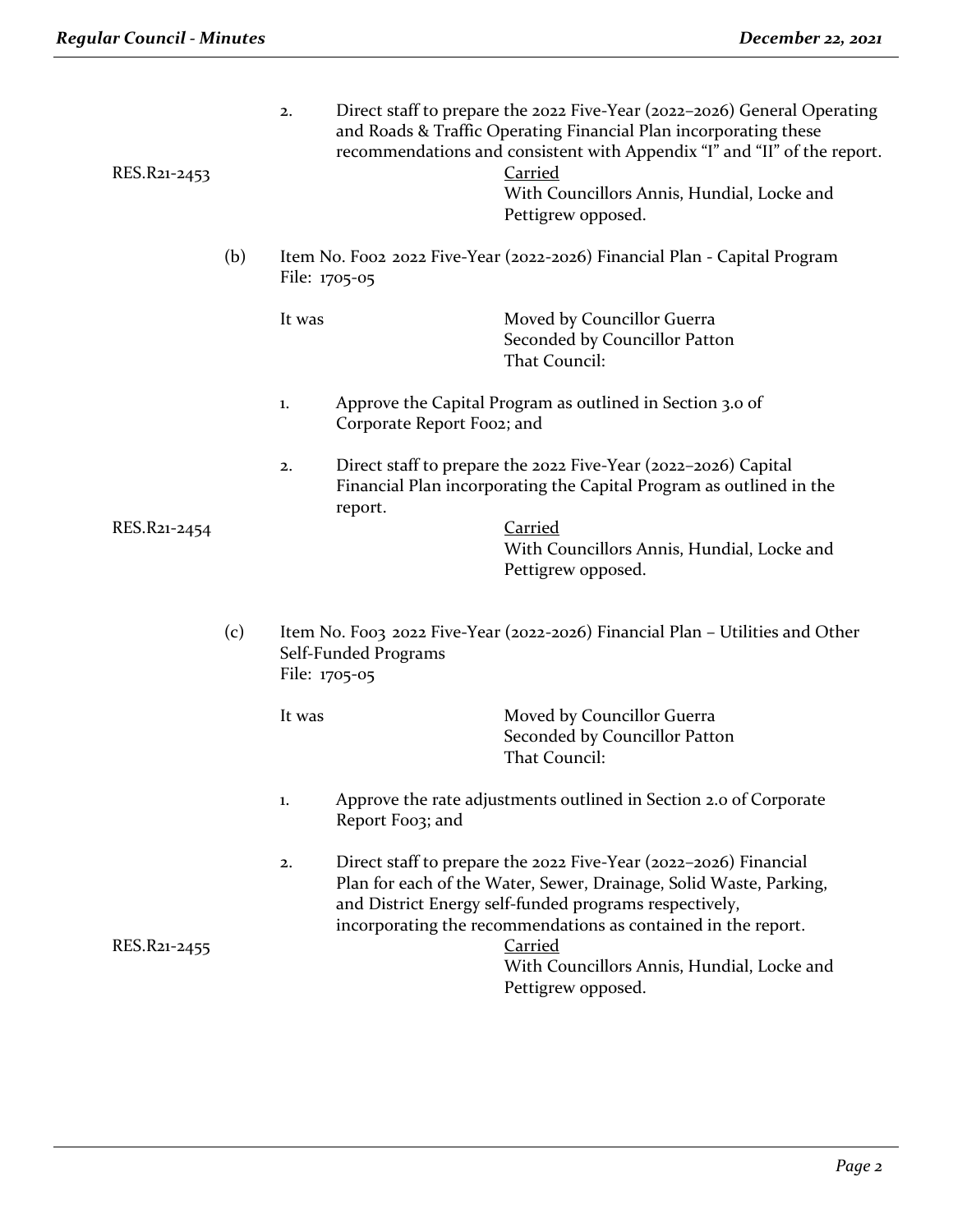(d) Item No. Foo4 City Grants for 2022 File: 1850-20

Councillor Annis declared a conflict of interest and left the meeting at 3:08 p.m.

It was Moved by Councillor Guerra Seconded by Councillor Patton That the Finance Committee recommend that Council approve the proposed 2022 City Grants for Item 13: Crime Stoppers as recommended by the Grants Evaluation Committee and as documented in Appendix "I" attached to Corporate Report Foo4. RES.R21-2456 Carried by members remaining

Councillor Annis rejoined the meeting at 3:09 p.m.

It was Moved by Councillor Guerra

|              | $1.1016401$ countinor ducting                                                           |
|--------------|-----------------------------------------------------------------------------------------|
|              | Seconded by Councillor Patton                                                           |
|              | That the Finance Committee recommend                                                    |
|              | that Council approve the proposed 2022 City Grants, except for the Crime Stoppers grant |
|              | request, as recommended by the Grants Evaluation Committee and as documented in         |
|              | Appendices "I", "II" and "III" attached to Corporate Report Foo4.                       |
| RES.R21-2457 | Carried                                                                                 |
|              |                                                                                         |

## **D. BOARD/COMMISSION REPORTS**

This section had no items.

#### **E. MAYOR'S REPORT**

This section had no items.

## **F. GOVERNMENTAL REPORTS**

This section had no items.

## **G. CORPORATE REPORTS**

This section had no items.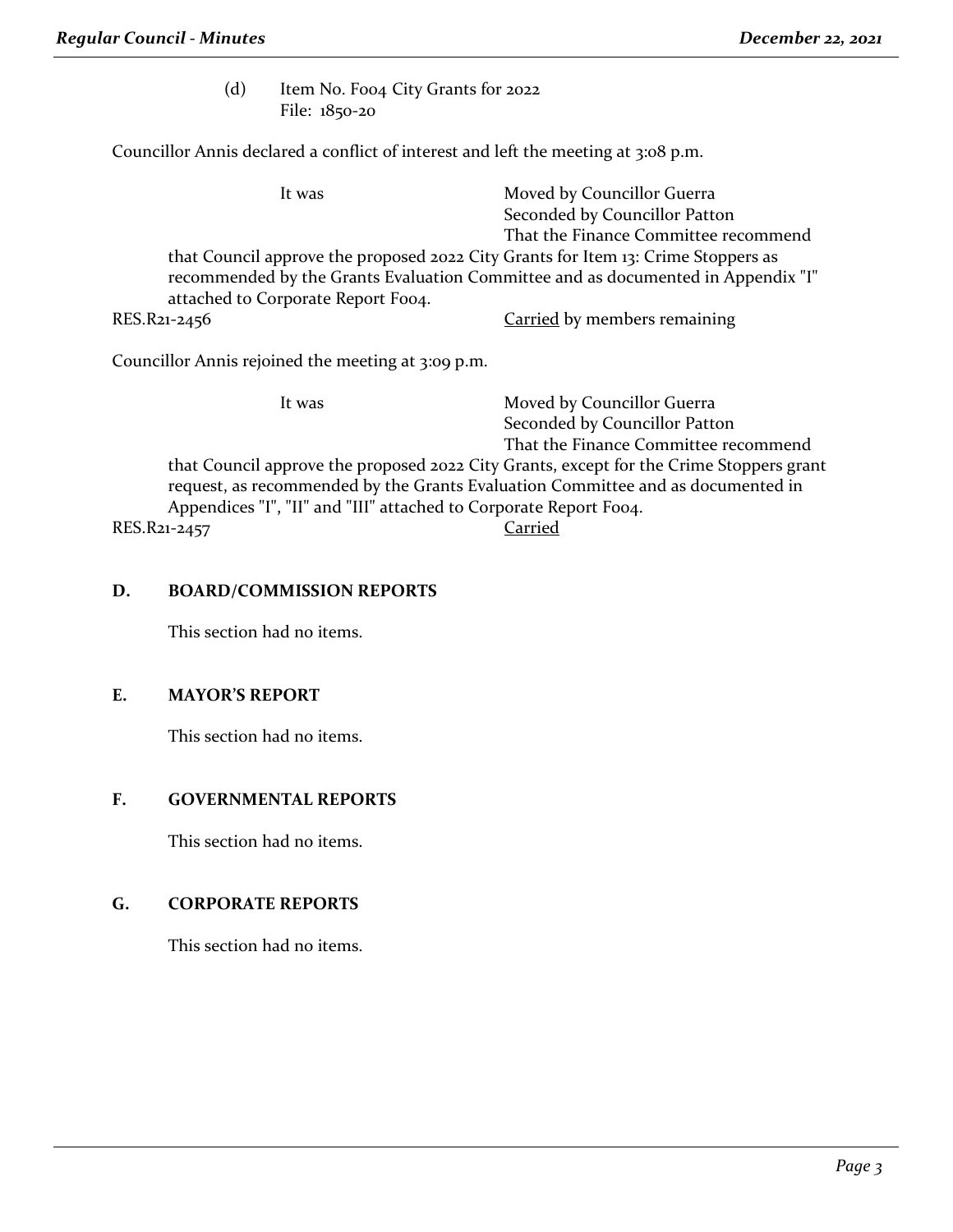## **H. BYLAWS**

### INTRODUCTIONS

Earlier in the meeting, Council approved the recommendations of Finance Committee Reports Foo1, Foo2 and Foo3 under Item C.1 of this Agenda. Items H.1 - H.33 inclusive are therefore in order for consideration.

| 1.           | "Surrey 2022 - 2026 Consolidated Financial Plan Bylaw, 2021, No. 20484"<br>3900-20-20484 - Council Initiative<br>A bylaw to provide for the adoption of the Surrey 2022 - 2026 Consolidated<br>Financial Plan. |                                                                                                                                                                                            |  |
|--------------|----------------------------------------------------------------------------------------------------------------------------------------------------------------------------------------------------------------|--------------------------------------------------------------------------------------------------------------------------------------------------------------------------------------------|--|
|              | Approved by Council: December 22, 2021                                                                                                                                                                         |                                                                                                                                                                                            |  |
| RES.R21-2458 | It was<br>Financial Plan Bylaw, 2021, No. 20484" pass its first reading.                                                                                                                                       | Moved by Councillor Guerra<br>Seconded by Councillor Patton<br>That "Surrey 2022 - 2026 Consolidated<br><b>Carried</b><br>With Councillors Annis, Hundial, Locke and<br>Pettigrew opposed. |  |
|              | The said Bylaw was then read for the second time.                                                                                                                                                              |                                                                                                                                                                                            |  |
| RES.R21-2459 | It was<br>Financial Plan Bylaw, 2021, No. 20484" pass its second reading.                                                                                                                                      | Moved by Councillor Guerra<br>Seconded by Councillor Patton<br>That "Surrey 2022 - 2026 Consolidated<br><b>Carried</b>                                                                     |  |
|              |                                                                                                                                                                                                                | With Councillors Annis, Hundial, Locke and<br>Pettigrew opposed.                                                                                                                           |  |
|              | The said Bylaw was then read for the third time.                                                                                                                                                               |                                                                                                                                                                                            |  |
|              | It was                                                                                                                                                                                                         | Moved by Councillor Guerra<br>Seconded by Councillor Patton<br>That "Surrey 2022 - 2026 Consolidated                                                                                       |  |
| RES.R21-2460 | Financial Plan Bylaw, 2021, No. 20484" pass its third reading.                                                                                                                                                 | Carried<br>With Councillors Annis, Hundial, Locke and<br>Pettigrew opposed.                                                                                                                |  |
| 2.           | 3900-20-20485 - Council Initiative<br>Financial Plan.                                                                                                                                                          | "Surrey 2022 - 2026 General Operating Financial Plan Bylaw, 2021, No. 20485"<br>A bylaw to provide for the adoption of the Surrey 2022 - 2026 General Operating                            |  |
|              | Approved by Council: December 22, 2021                                                                                                                                                                         |                                                                                                                                                                                            |  |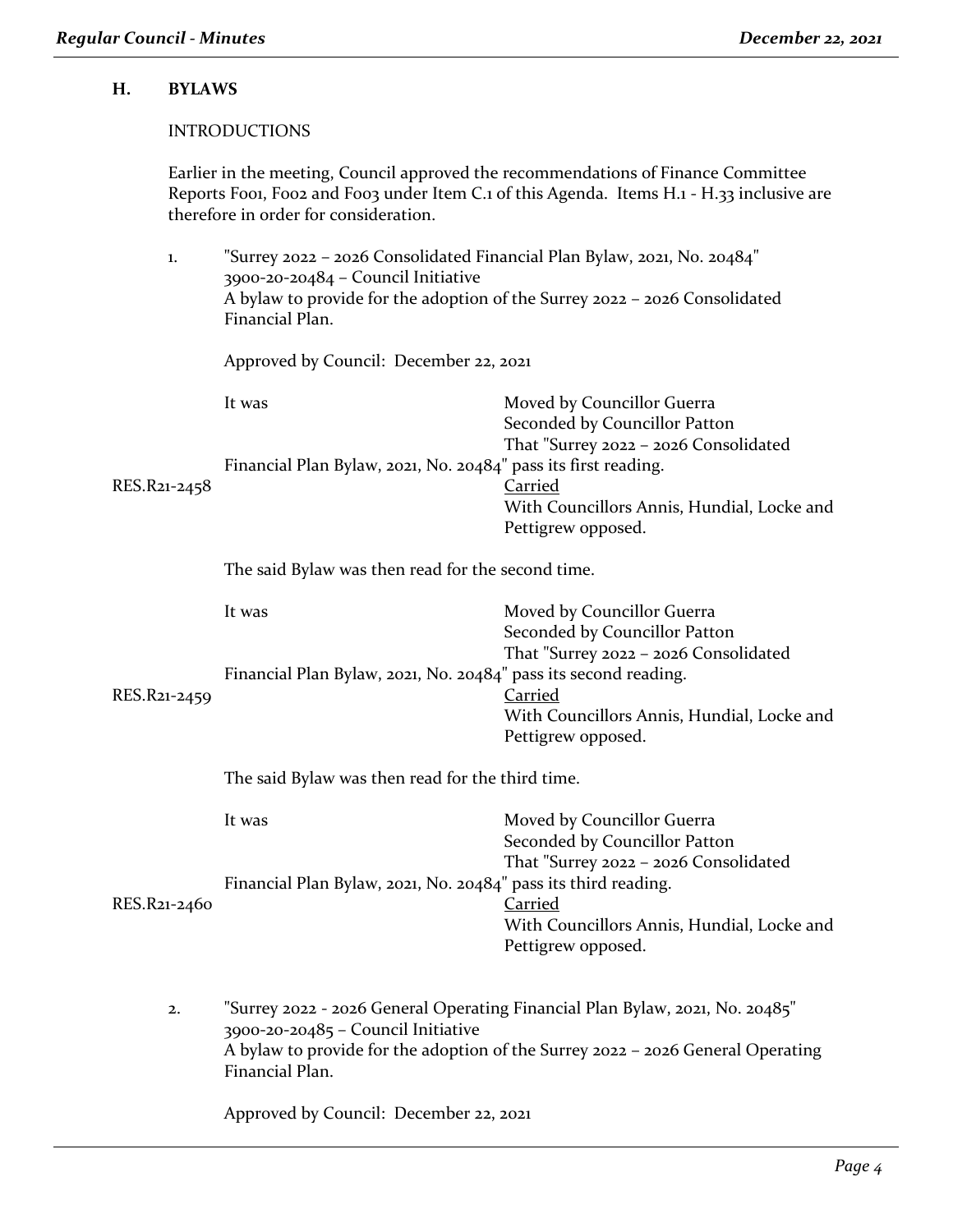| RES.R21-2461 | It was<br>Financial Plan Bylaw, 2021, No. 20485" pass its first reading.  | Moved by Councillor Guerra<br>Seconded by Councillor Patton<br>That "Surrey 2022 - 2026 General Operating<br><b>Carried</b><br>With Councillors Annis, Hundial, Locke and<br>Pettigrew opposed.              |  |
|--------------|---------------------------------------------------------------------------|--------------------------------------------------------------------------------------------------------------------------------------------------------------------------------------------------------------|--|
|              | The said Bylaw was then read for the second time.                         |                                                                                                                                                                                                              |  |
| RES.R21-2462 | It was<br>Financial Plan Bylaw, 2021, No. 20485" pass its second reading. | Moved by Councillor Guerra<br>Seconded by Councillor Patton<br>That "Surrey 2022 - 2026 General Operating<br><b>Carried</b><br>With Councillors Annis, Hundial, Locke and                                    |  |
|              |                                                                           | Pettigrew opposed.                                                                                                                                                                                           |  |
|              | The said Bylaw was then read for the third time.                          |                                                                                                                                                                                                              |  |
|              | It was                                                                    | Moved by Councillor Guerra<br>Seconded by Councillor Patton<br>That "Surrey 2022 - 2026 General Operating                                                                                                    |  |
| RES.R21-2463 | Financial Plan Bylaw, 2021, No. 20485" pass its third reading.            | <b>Carried</b><br>With Councillors Annis, Hundial, Locke and<br>Pettigrew opposed.                                                                                                                           |  |
| 3.           | No. 20486"<br>3900-20-20486 - Council Initiative                          | "Surrey 2022 - 2026 Roads & Traffic Safety Operating Financial Plan Bylaw, 2021,<br>A bylaw to provide for the adoption of the Surrey 2022 - 2026 Roads & Traffic                                            |  |
|              | Safety Operating Financial Plan.                                          |                                                                                                                                                                                                              |  |
|              | Approved by Council: December 22, 2021                                    |                                                                                                                                                                                                              |  |
| RES.R21-2464 | It was                                                                    | Moved by Councillor Guerra<br>Seconded by Councillor Patton<br>That "Surrey 2022 - 2026 Roads & Traffic<br>Safety Operating Financial Plan Bylaw, 2021, No. 20486" pass its first reading.<br><b>Carried</b> |  |
|              |                                                                           | With Councillors Annis, Hundial, Locke and<br>Pettigrew opposed.                                                                                                                                             |  |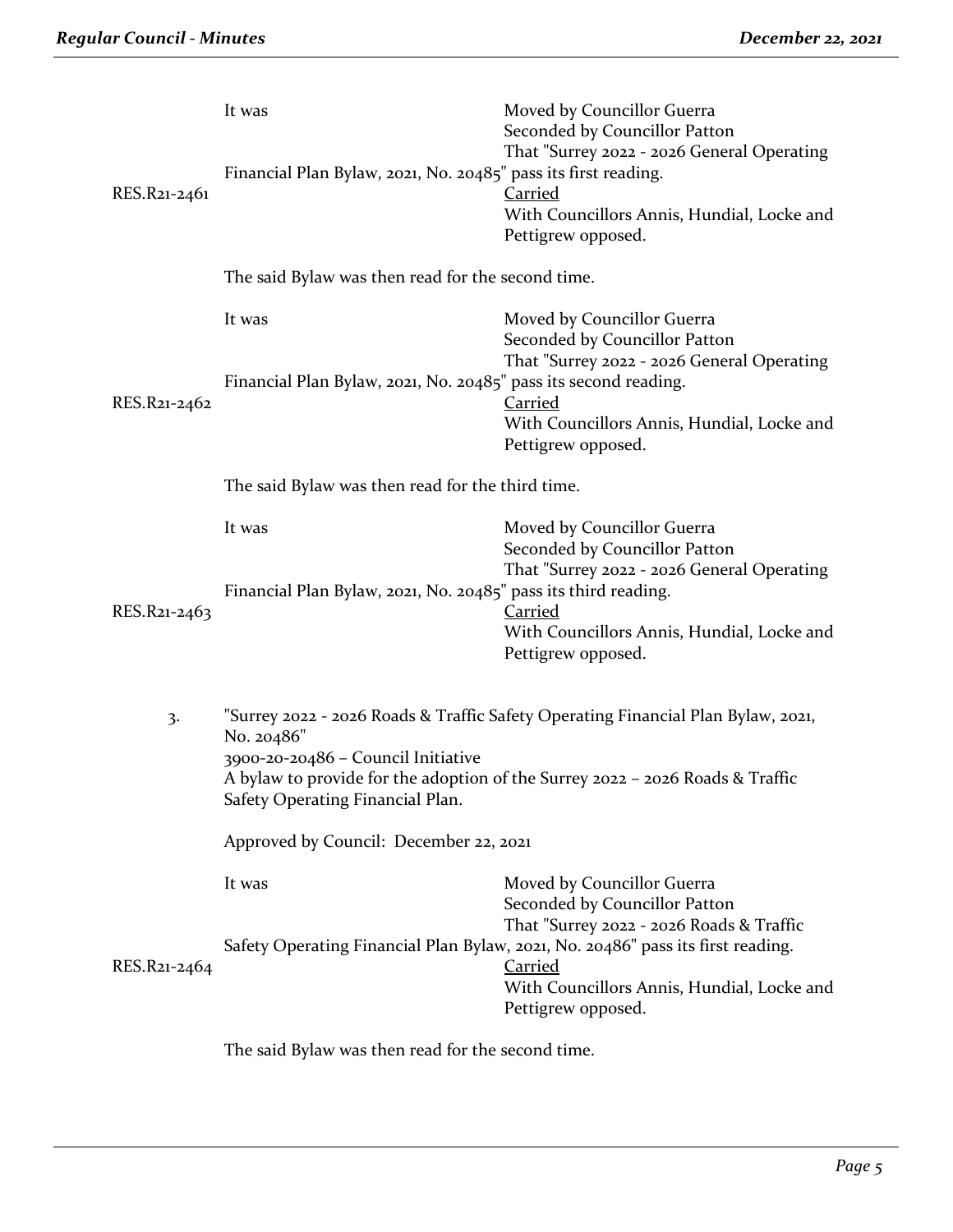| RES.R21-2465 | It was                                                                                                                                                                                                               | Moved by Councillor Guerra<br>Seconded by Councillor Patton<br>That "Surrey 2022 - 2026 Roads & Traffic<br>Safety Operating Financial Plan Bylaw, 2021, No. 20486" pass its second reading.<br><b>Carried</b><br>With Councillors Annis, Hundial, Locke and<br>Pettigrew opposed. |
|--------------|----------------------------------------------------------------------------------------------------------------------------------------------------------------------------------------------------------------------|-----------------------------------------------------------------------------------------------------------------------------------------------------------------------------------------------------------------------------------------------------------------------------------|
|              | The said Bylaw was then read for the third time.                                                                                                                                                                     |                                                                                                                                                                                                                                                                                   |
| RES.R21-2466 | It was                                                                                                                                                                                                               | Moved by Councillor Guerra<br>Seconded by Councillor Patton<br>That "Surrey 2022 - 2026 Roads & Traffic<br>Safety Operating Financial Plan Bylaw, 2021, No. 20486" pass its third reading.<br><b>Carried</b>                                                                      |
|              |                                                                                                                                                                                                                      | With Councillors Annis, Hundial, Locke and<br>Pettigrew opposed.                                                                                                                                                                                                                  |
| 4.           | "Surrey 2022 - 2026 Sewer Operating Financial Plan Bylaw, 2021, No. 20487"<br>3900-20-20487 - Council Initiative<br>A bylaw to provide for the adoption of the Surrey 2022 - 2026 Sewer Operating<br>Financial Plan. |                                                                                                                                                                                                                                                                                   |
|              | Approved by Council: December 22, 2021                                                                                                                                                                               |                                                                                                                                                                                                                                                                                   |
|              | It was                                                                                                                                                                                                               | Moved by Councillor Guerra<br>Seconded by Councillor Patton<br>That "Surrey 2022 - 2026 Sewer Operating                                                                                                                                                                           |
| RES.R21-2467 | Financial Plan Bylaw, 2021, No. 20487" pass its first reading.                                                                                                                                                       | Carried<br>With Councillors Annis, Hundial, Locke and<br>Pettigrew opposed.                                                                                                                                                                                                       |
|              | The said Bylaw was then read for the second time.                                                                                                                                                                    |                                                                                                                                                                                                                                                                                   |
|              | It was<br>Financial Plan Bylaw, 2021, No. 20487" pass its second reading.                                                                                                                                            | Moved by Councillor Guerra<br>Seconded by Councillor Patton<br>That "Surrey 2022 - 2026 Sewer Operating                                                                                                                                                                           |
| RES.R21-2468 |                                                                                                                                                                                                                      | <b>Carried</b><br>With Councillors Annis, Hundial, Locke and<br>Pettigrew opposed.                                                                                                                                                                                                |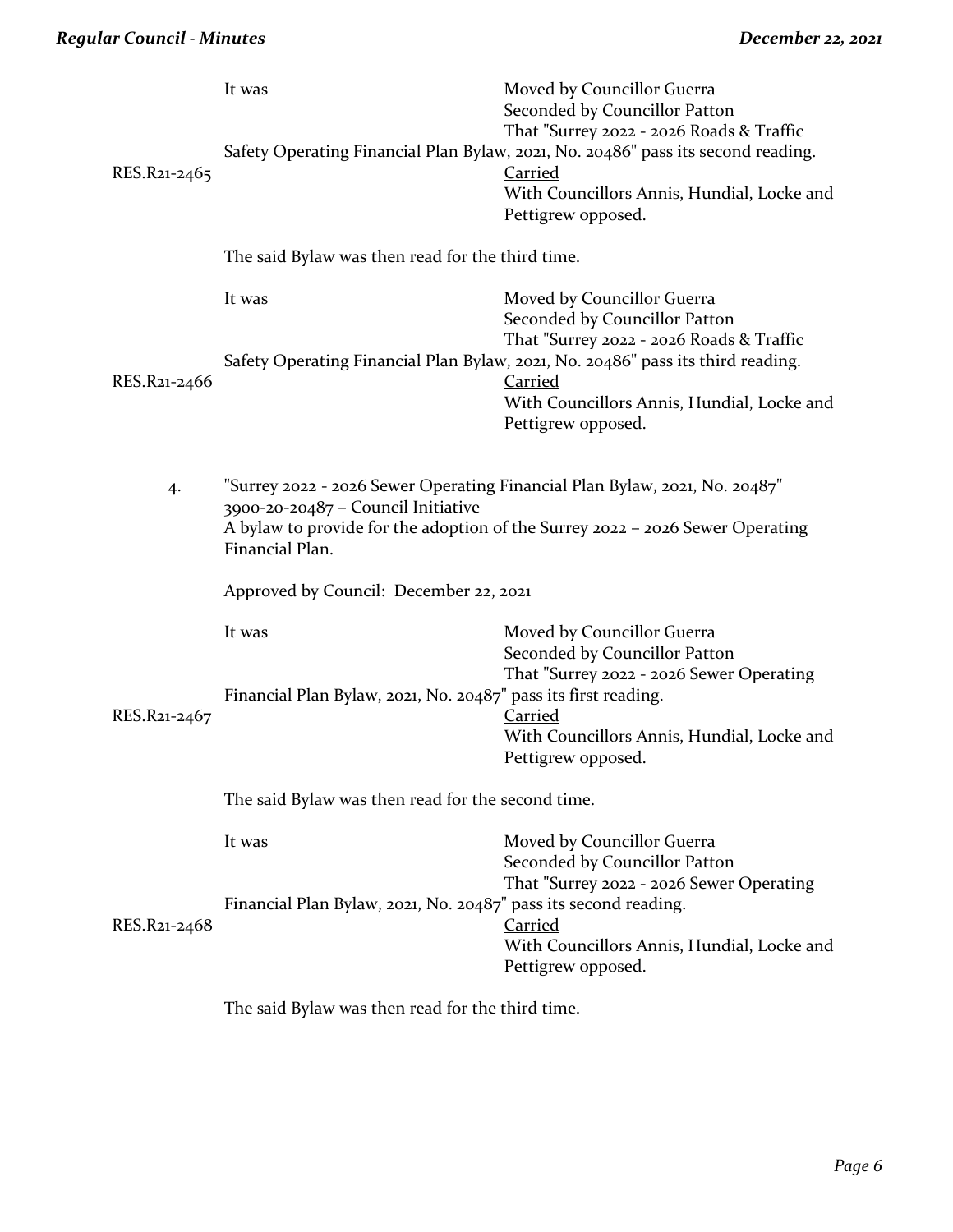| RES.R21-2469 | It was<br>Financial Plan Bylaw, 2021, No. 20487" pass its third reading. | Moved by Councillor Guerra<br>Seconded by Councillor Patton<br>That "Surrey 2022 - 2026 Sewer Operating<br>Carried<br>With Councillors Annis, Hundial, Locke and<br>Pettigrew opposed. |  |
|--------------|--------------------------------------------------------------------------|----------------------------------------------------------------------------------------------------------------------------------------------------------------------------------------|--|
| 5.           | 3900-20-20488 - Council Initiative<br>Financial Plan.                    | "Surrey 2022 - 2026 Drainage Operating Financial Plan Bylaw, 2021, No. 20488"<br>A bylaw to provide for the adoption of the Surrey 2022 - 2026 Drainage Operating                      |  |
|              | Approved by Council: December 22, 2021                                   |                                                                                                                                                                                        |  |
|              | It was                                                                   | Moved by Councillor Guerra<br>Seconded by Councillor Patton<br>That "Surrey 2022 - 2026 Drainage Operating                                                                             |  |
| RES.R21-2470 | Financial Plan Bylaw, 2021, No. 20488" pass its first reading.           | <b>Carried</b><br>With Councillors Annis, Hundial, Locke and<br>Pettigrew opposed.                                                                                                     |  |
|              | The said Bylaw was then read for the second time.                        |                                                                                                                                                                                        |  |
|              | It was                                                                   | Moved by Councillor Guerra<br>Seconded by Councillor Patton<br>That "Surrey 2022 - 2026 Drainage Operating                                                                             |  |
| RES.R21-2471 | Financial Plan Bylaw, 2021, No. 20488" pass its second reading.          | <b>Carried</b><br>With Councillors Annis, Hundial, Locke and<br>Pettigrew opposed.                                                                                                     |  |
|              | The said Bylaw was then read for the third time.                         |                                                                                                                                                                                        |  |
|              | It was                                                                   | Moved by Councillor Guerra<br>Seconded by Councillor Patton<br>That "Surrey 2022 - 2026 Drainage Operating                                                                             |  |
| RES.R21-2472 | Financial Plan Bylaw, 2021, No. 20488" pass its third reading.           | <b>Carried</b><br>With Councillors Annis, Hundial, Locke and<br>Pettigrew opposed.                                                                                                     |  |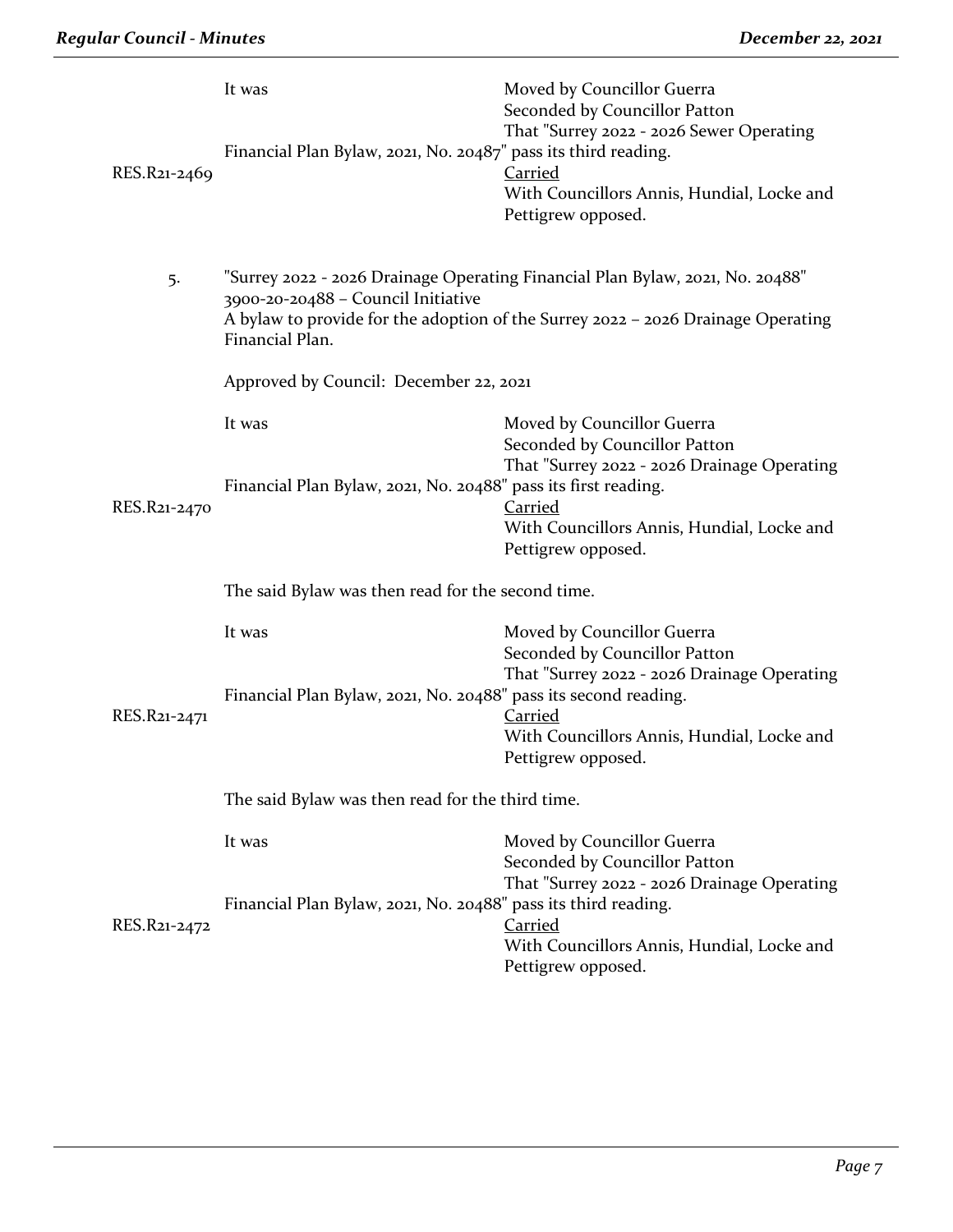| 6.           | "Surrey 2022 - 2026 Solid Waste Operating Financial Plan Bylaw, 2021, No. 20489"<br>3900-20-20489 - Council Initiative<br>A bylaw to provide for the adoption of the Surrey 2022 - 2026 Solid Waste<br>Operating Financial Plan. |                                                                                                                            |  |
|--------------|----------------------------------------------------------------------------------------------------------------------------------------------------------------------------------------------------------------------------------|----------------------------------------------------------------------------------------------------------------------------|--|
|              | Approved by Council: December 22, 2021                                                                                                                                                                                           |                                                                                                                            |  |
|              | It was                                                                                                                                                                                                                           | Moved by Councillor Guerra<br>Seconded by Councillor Patton<br>That "Surrey 2022 - 2026 Solid Waste                        |  |
| RES.R21-2473 | Operating Financial Plan Bylaw, 2021, No. 20489" pass its first reading.                                                                                                                                                         | <b>Carried</b><br>With Councillors Annis, Hundial, Locke and<br>Pettigrew opposed.                                         |  |
|              | The said Bylaw was then read for the second time.                                                                                                                                                                                |                                                                                                                            |  |
|              | It was                                                                                                                                                                                                                           | Moved by Councillor Guerra<br>Seconded by Councillor Patton<br>That "Surrey 2022 - 2026 Solid Waste                        |  |
| RES.R21-2474 | Operating Financial Plan Bylaw, 2021, No. 20489" pass its second reading.                                                                                                                                                        | <b>Carried</b><br>With Councillors Annis, Hundial, Locke and<br>Pettigrew opposed.                                         |  |
|              | The said Bylaw was then read for the third time.                                                                                                                                                                                 |                                                                                                                            |  |
|              | It was                                                                                                                                                                                                                           | Moved by Councillor Guerra<br>Seconded by Councillor Patton                                                                |  |
| RES.R21-2475 | Operating Financial Plan Bylaw, 2021, No. 20489" pass its third reading.                                                                                                                                                         | That "Surrey 2022 - 2026 Solid Waste<br><b>Carried</b><br>With Councillors Annis, Hundial, Locke and<br>Pettigrew opposed. |  |
| 7.           | "Surrey 2022 - 2026 Water Operating Financial Plan Bylaw, 2021, No. 20490"<br>3900-20-20490 - Council Initiative<br>A bylaw to provide for the adoption of the Surrey 2022 - 2026 Water Operating<br>Financial Plan.             |                                                                                                                            |  |
|              | Approved by Council: December 22, 2021                                                                                                                                                                                           |                                                                                                                            |  |
|              | It was                                                                                                                                                                                                                           | Moved by Councillor Guerra<br>Seconded by Councillor Patton<br>That "Surrey 2022 - 2026 Water Operating                    |  |
| RES.R21-2476 | Financial Plan Bylaw, 2021, No. 20490" pass its first reading.                                                                                                                                                                   | <b>Carried</b><br>With Councillors Annis, Hundial, Locke and<br>Pettigrew opposed.                                         |  |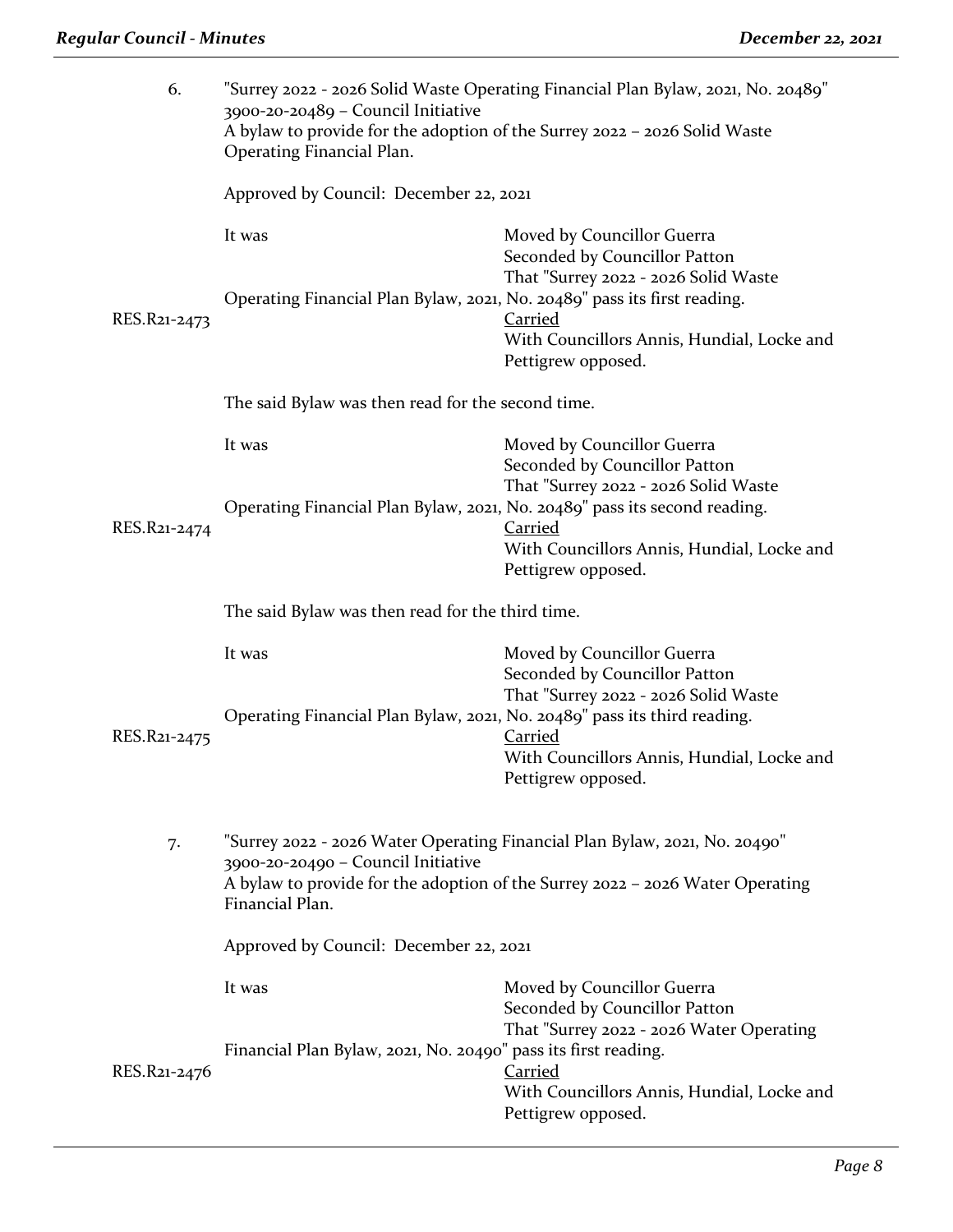|              | The said Bylaw was then read for the second time.                                                                                                                                                              |                                                                                                                                |  |
|--------------|----------------------------------------------------------------------------------------------------------------------------------------------------------------------------------------------------------------|--------------------------------------------------------------------------------------------------------------------------------|--|
|              | It was<br>Financial Plan Bylaw, 2021, No. 20490" pass its second reading.                                                                                                                                      | Moved by Councillor Guerra<br>Seconded by Councillor Patton<br>That "Surrey 2022 - 2026 Water Operating                        |  |
| RES.R21-2477 |                                                                                                                                                                                                                | <b>Carried</b><br>With Councillors Annis, Hundial, Locke and<br>Pettigrew opposed.                                             |  |
|              | The said Bylaw was then read for the third time.                                                                                                                                                               |                                                                                                                                |  |
|              | It was                                                                                                                                                                                                         | Moved by Councillor Guerra<br>Seconded by Councillor Patton<br>That "Surrey 2022 - 2026 Water Operating                        |  |
| RES.R21-2478 | Financial Plan Bylaw, 2021, No. 20490" pass its third reading.                                                                                                                                                 | <b>Carried</b><br>With Councillors Annis, Hundial, Locke and<br>Pettigrew opposed.                                             |  |
|              |                                                                                                                                                                                                                |                                                                                                                                |  |
| 8.           | "Surrey 2022 - 2026 District Energy Operating Financial Plan Bylaw, 2021,<br>No. 20491"<br>3900-20-20491 - Council Initiative<br>A bylaw to provide for the adoption of the Surrey 2022 - 2026 District Energy |                                                                                                                                |  |
|              | Operating Financial Plan.                                                                                                                                                                                      |                                                                                                                                |  |
|              | Approved by Council: December 22, 2021                                                                                                                                                                         |                                                                                                                                |  |
|              | It was                                                                                                                                                                                                         | Moved by Councillor Guerra<br>Seconded by Councillor Patton<br>That "Surrey 2022 - 2026 District Energy                        |  |
| RES.R21-2479 | Operating Financial Plan Bylaw, 2021, No. 20491" pass its first reading.                                                                                                                                       | <u>Carried</u><br>With Councillors Annis, Hundial, Locke and<br>Pettigrew opposed.                                             |  |
|              | The said Bylaw was then read for the second time.                                                                                                                                                              |                                                                                                                                |  |
|              | It was                                                                                                                                                                                                         | Moved by Councillor Guerra<br>Seconded by Councillor Patton                                                                    |  |
| RES.R21-2480 | Operating Financial Plan Bylaw, 2021, No. 20491" pass its second reading.                                                                                                                                      | That "Surrey 2022 - 2026 District Energy<br><b>Carried</b><br>With Councillors Annis, Hundial, Locke and<br>Pettigrew opposed. |  |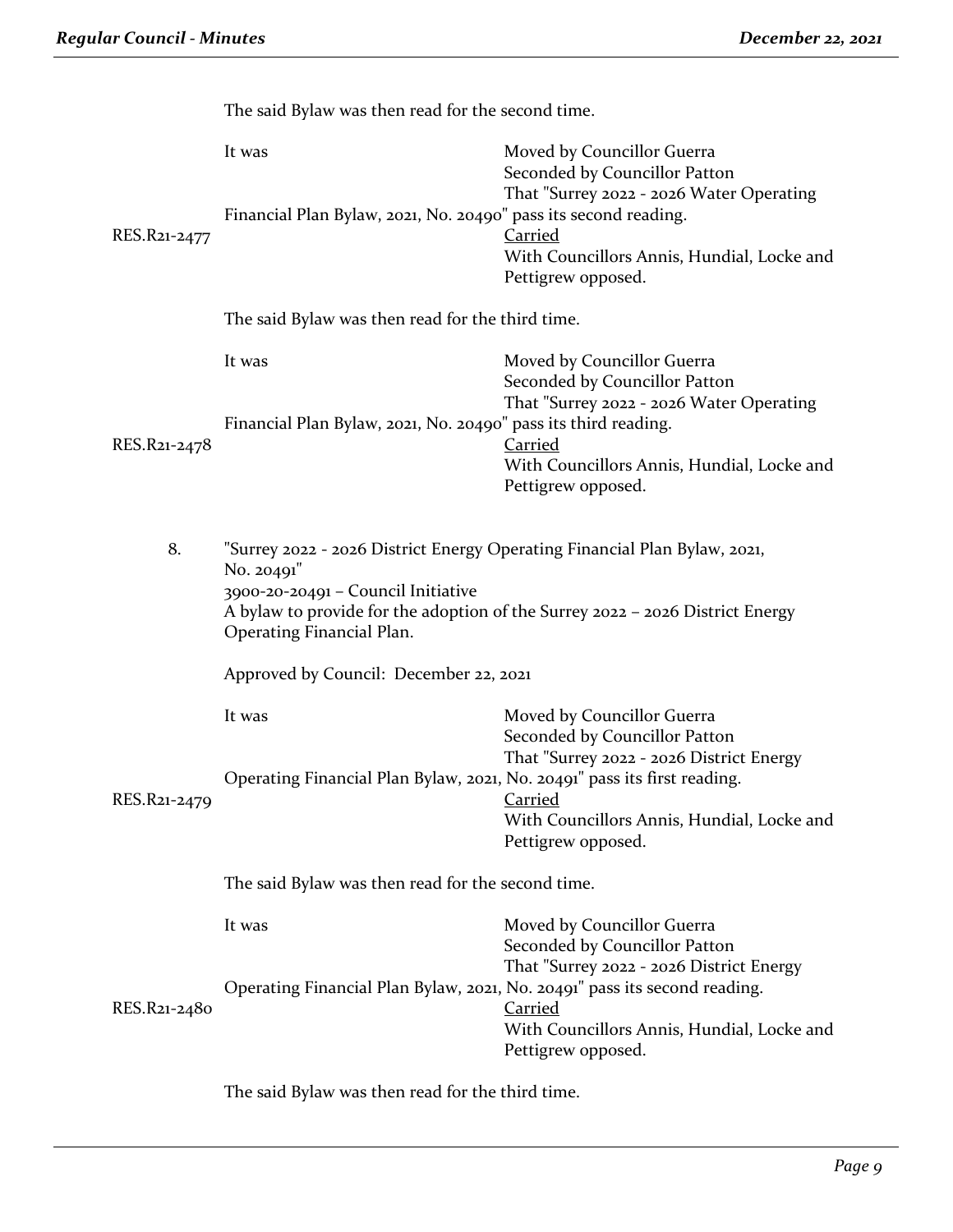| RES.R21-2481 | It was<br>Operating Financial Plan Bylaw, 2021, No. 20491" pass its third reading. | Moved by Councillor Guerra<br>Seconded by Councillor Patton<br>That "Surrey 2022 - 2026 District Energy<br><b>Carried</b><br>With Councillors Annis, Hundial, Locke and<br>Pettigrew opposed. |  |
|--------------|------------------------------------------------------------------------------------|-----------------------------------------------------------------------------------------------------------------------------------------------------------------------------------------------|--|
| 9.           | No. 20492"<br>3900-20-20492 - Council Initiative<br>Financial Plan.                | "Surrey 2022 - 2026 Parking Authority Operating Financial Plan Bylaw, 2021,<br>A bylaw to provide for the adoption of the Surrey 2022 - 2026 Parking Authority                                |  |
|              | Approved by Council: December 21, 2021                                             |                                                                                                                                                                                               |  |
|              | It was<br>Operating Financial Plan Bylaw, 2021, No. 20492" pass its first reading. | Moved by Councillor Guerra<br>Seconded by Councillor Patton<br>That "Surrey 2022 - 2026 Parking Authority                                                                                     |  |
| RES.R21-2482 |                                                                                    | <b>Carried</b><br>With Councillors Annis, Hundial, Locke and<br>Pettigrew opposed.                                                                                                            |  |
|              | The said Bylaw was then read for the second time.                                  |                                                                                                                                                                                               |  |
|              | It was                                                                             | Moved by Councillor Guerra<br>Seconded by Councillor Patton<br>That "Surrey 2022 - 2026 Parking Authority                                                                                     |  |
| RES.R21-2483 | Operating Financial Plan Bylaw, 2021, No. 20492" pass its second reading.          | <b>Carried</b><br>With Councillors Annis, Hundial, Locke and<br>Pettigrew opposed.                                                                                                            |  |
|              | The said Bylaw was then read for the third time.                                   |                                                                                                                                                                                               |  |
|              | It was                                                                             | Moved by Councillor Guerra<br>Seconded by Councillor Patton<br>That "Surrey 2022 - 2026 Parking Authority                                                                                     |  |
| RES.R21-2484 | Operating Financial Plan Bylaw, 2021, No. 20492" pass its third reading.           | <b>Carried</b><br>With Councillors Annis, Hundial, Locke and<br>Pettigrew opposed.                                                                                                            |  |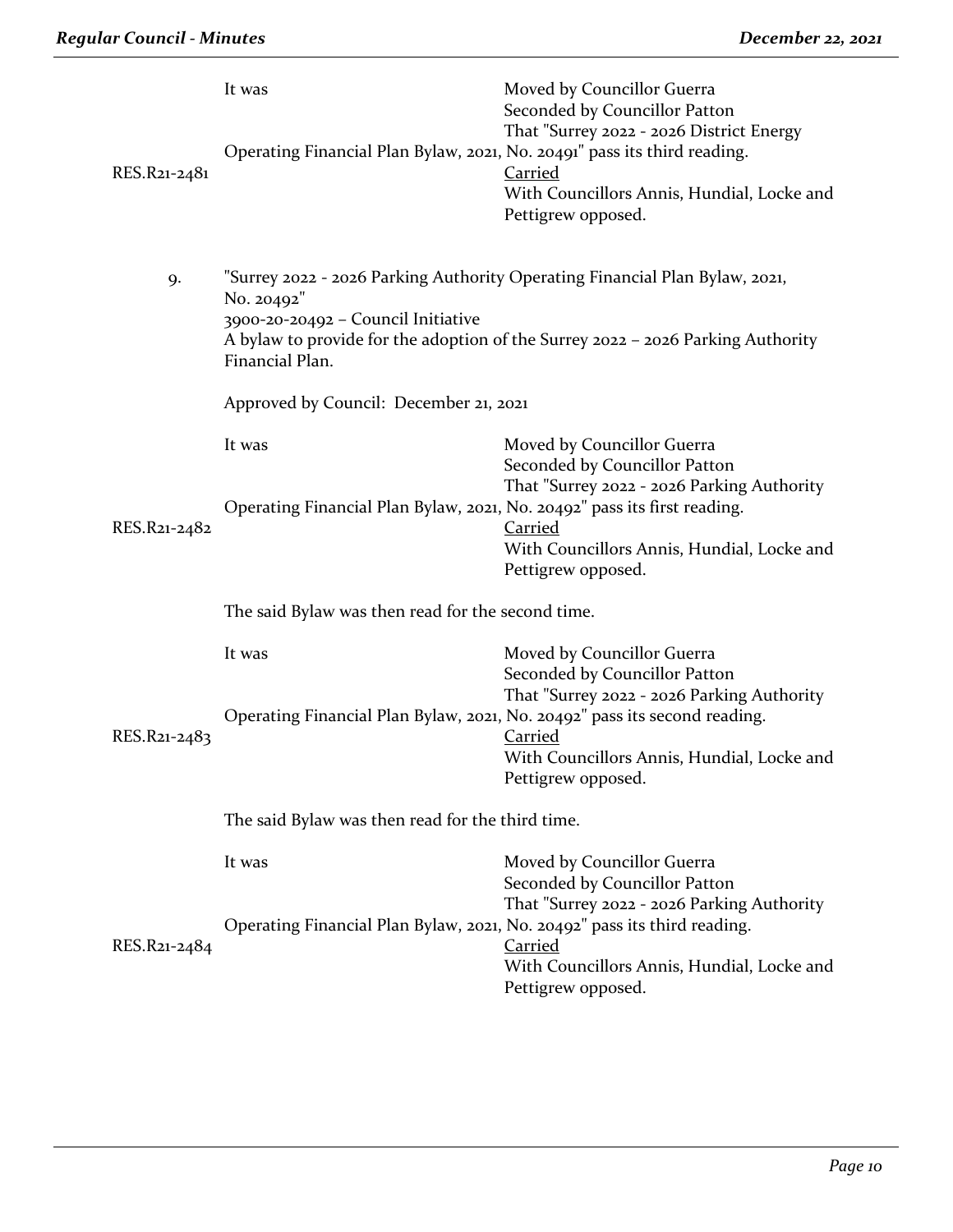| 10.          | "Surrey 2022 – 2026 Capital Financial Plan Bylaw, 2021, No. 20493"<br>3900-20-20493 - Council Initiative<br>A bylaw to provide for the adoption of the Surrey 2022 - 2026 Capital Financial Plan. |                                                                                                                                                                           |  |
|--------------|---------------------------------------------------------------------------------------------------------------------------------------------------------------------------------------------------|---------------------------------------------------------------------------------------------------------------------------------------------------------------------------|--|
|              | Approved by Council: December 22, 2021                                                                                                                                                            |                                                                                                                                                                           |  |
| RES.R21-2485 | It was<br>Plan Bylaw, 2021, No. 20493" pass its first reading.                                                                                                                                    | Moved by Councillor Guerra<br>Seconded by Councillor Patton<br>That "Surrey 2022 - 2026 Capital Financial<br><b>Carried</b><br>With Councillors Annis, Hundial, Locke and |  |
|              | The said Bylaw was then read for the second time.                                                                                                                                                 | Pettigrew opposed.                                                                                                                                                        |  |
|              |                                                                                                                                                                                                   |                                                                                                                                                                           |  |
|              | It was                                                                                                                                                                                            | Moved by Councillor Guerra<br>Seconded by Councillor Patton                                                                                                               |  |
|              | Plan Bylaw, 2021, No. 20493" pass its second reading.                                                                                                                                             | That "Surrey 2022 - 2026 Capital Financial                                                                                                                                |  |
| RES.R21-2486 |                                                                                                                                                                                                   | <b>Carried</b><br>With Councillors Annis, Hundial, Locke and<br>Pettigrew opposed.                                                                                        |  |
|              | The said Bylaw was then read for the third time.                                                                                                                                                  |                                                                                                                                                                           |  |
|              | It was                                                                                                                                                                                            | Moved by Councillor Guerra<br>Seconded by Councillor Patton<br>That "Surrey 2022 - 2026 Capital Financial                                                                 |  |
| RES.R21-2487 | Plan Bylaw, 2021, No. 20493" pass its third reading.                                                                                                                                              | <b>Carried</b><br>With Councillors Annis, Hundial, Locke and<br>Pettigrew opposed.                                                                                        |  |
| 11.          | "District Energy System Bylaw, 2012, No. 17667, Amendment Bylaw, 2021,<br>No. 20494"<br>3900-20-20494 - Council Initiative<br>2022 - 2026 Financial Plan.                                         | A bylaw to amend Schedule C to reflect the 2022 utility rates as approved in the                                                                                          |  |
|              | Approved by Council: December 22, 2021                                                                                                                                                            |                                                                                                                                                                           |  |
|              | It was                                                                                                                                                                                            | Moved by Councillor Guerra<br>Seconded by Councillor Patton<br>That "District Energy System Bylaw, 2012,                                                                  |  |
| RES.R21-2488 | No. 17667, Amendment Bylaw, 2021, No. 20494" pass its first reading.                                                                                                                              | <b>Carried</b><br>With Councillors Annis, Hundial, Locke and<br>Pettigrew opposed.                                                                                        |  |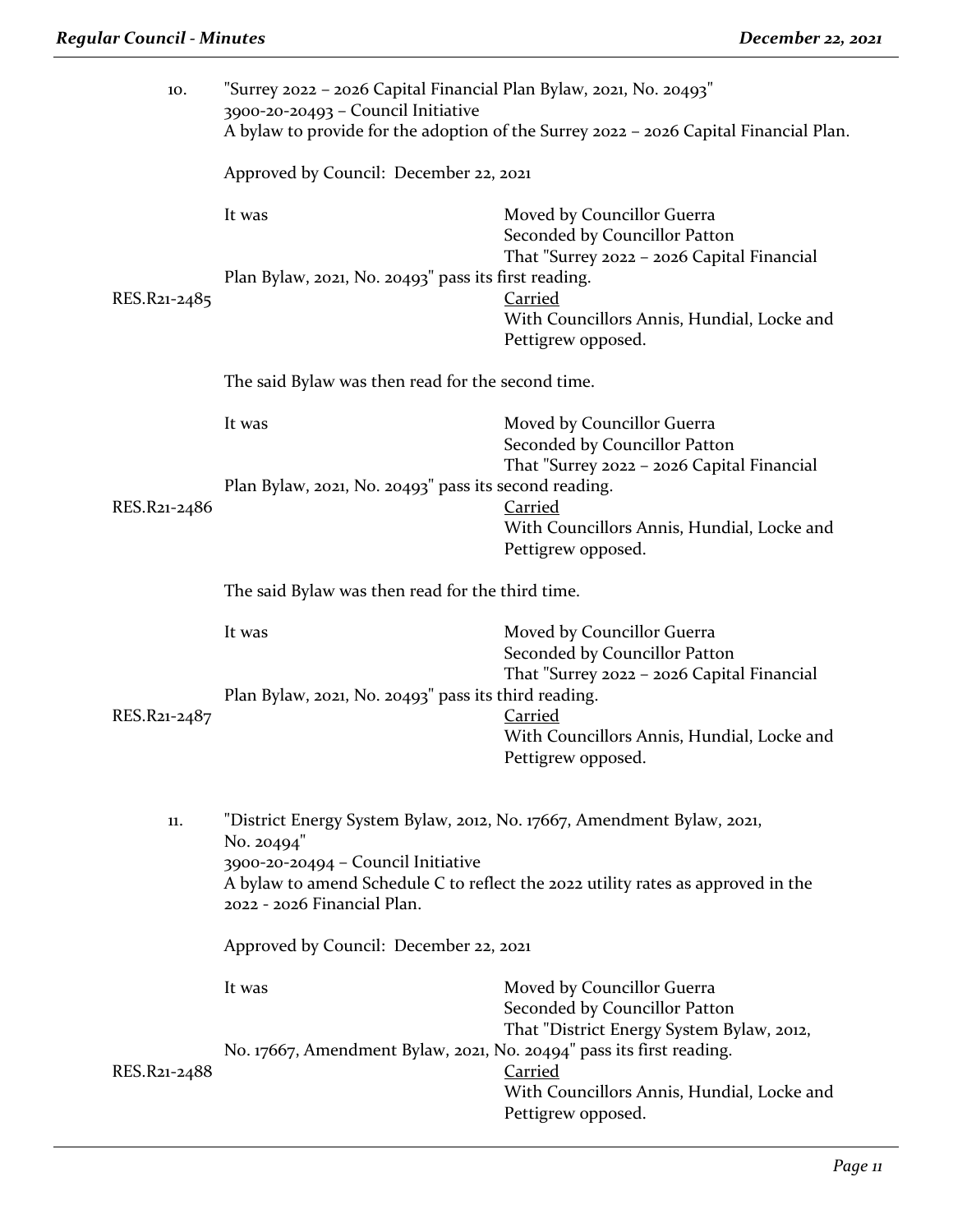|              | The said Bylaw was then read for the second time.                               |                                                                                                                                                                                                      |  |
|--------------|---------------------------------------------------------------------------------|------------------------------------------------------------------------------------------------------------------------------------------------------------------------------------------------------|--|
|              | It was                                                                          | Moved by Councillor Guerra<br>Seconded by Councillor Patton<br>That "District Energy System Bylaw, 2012,                                                                                             |  |
| RES.R21-2489 | No. 17667, Amendment Bylaw, 2021, No. 20494" pass its second reading.           | <b>Carried</b><br>With Councillors Annis, Hundial, Locke and<br>Pettigrew opposed.                                                                                                                   |  |
|              | The said Bylaw was then read for the third time.                                |                                                                                                                                                                                                      |  |
|              | It was                                                                          | Moved by Councillor Guerra<br>Seconded by Councillor Patton                                                                                                                                          |  |
| RES.R21-2490 | No. 17667, Amendment Bylaw, 2021, No. 20494" pass its third reading.            | That "District Energy System Bylaw, 2012,<br><b>Carried</b><br>With Councillors Annis, Hundial, Locke and<br>Pettigrew opposed.                                                                      |  |
| 12.          | No. 20495"<br>3900-20-20495 - Council Initiative<br>2022 - 2026 Financial Plan. | "Surrey Drainage Parcel Tax Bylaw, 2001, No. 14593, Amendment Bylaw, 2021,<br>A bylaw to amend Schedule A to reflect the 2022 utility rates as approved in the                                       |  |
|              | Approved by Council: December 22, 2021                                          |                                                                                                                                                                                                      |  |
|              | It was                                                                          | Moved by Councillor Guerra<br>Seconded by Councillor Patton                                                                                                                                          |  |
| RES.R21-2491 |                                                                                 | That "Surrey Drainage Parcel Tax Bylaw,<br>2001, No. 14593, Amendment Bylaw, 2021, No. 20495" pass its first reading.<br>Carried<br>With Councillors Annis, Hundial, Locke and<br>Pettigrew opposed. |  |
|              | The said Bylaw was then read for the second time.                               |                                                                                                                                                                                                      |  |
|              | It was                                                                          | Moved by Councillor Guerra<br>Seconded by Councillor Patton<br>That "Surrey Drainage Parcel Tax Bylaw,                                                                                               |  |
| RES.R21-2492 |                                                                                 | 2001, No. 14593, Amendment Bylaw, 2021, No. 20495" pass its second reading.<br><b>Carried</b><br>With Councillors Annis, Hundial, Locke and<br>Pettigrew opposed.                                    |  |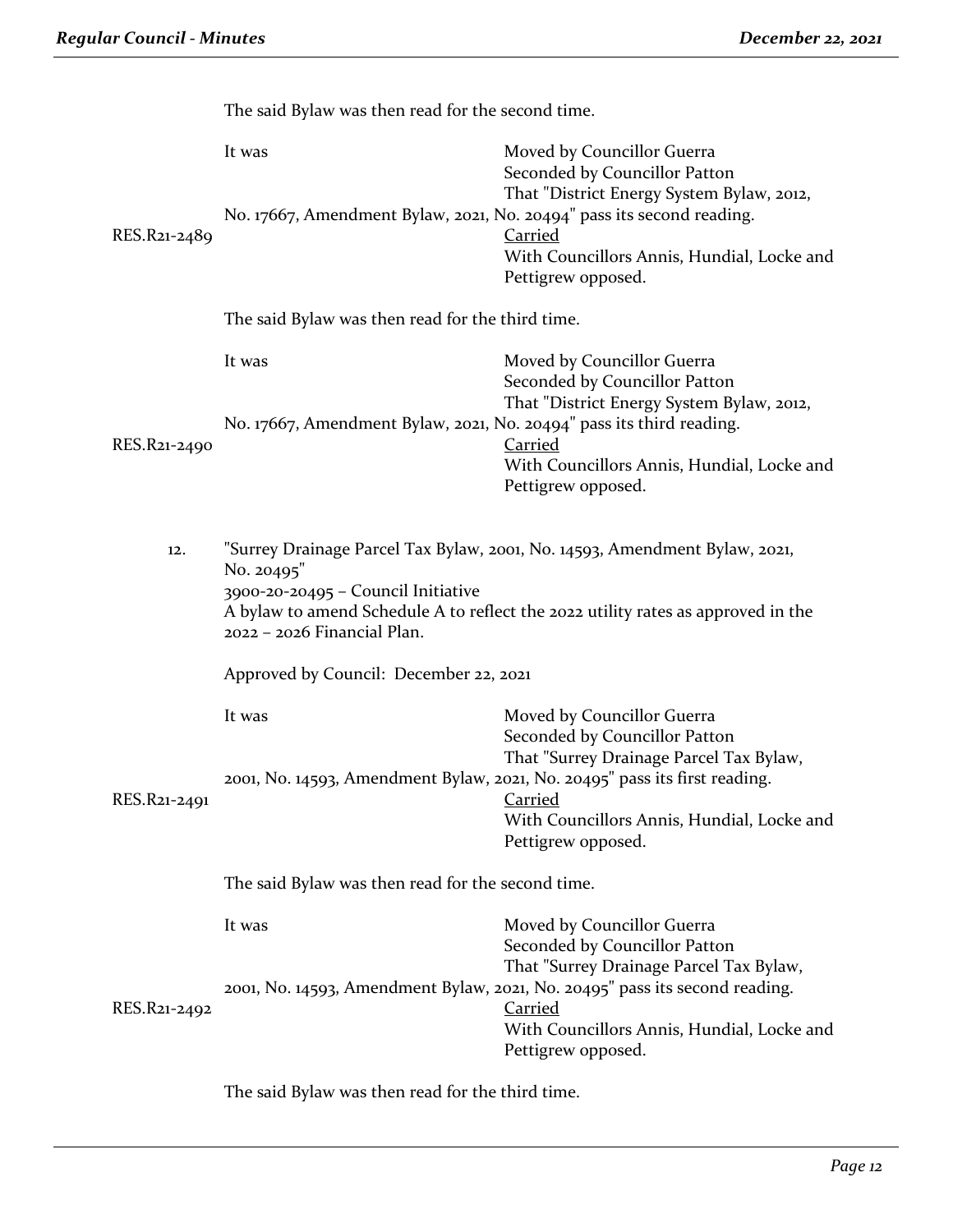| RES.R21-2493 | It was                                                                                                                                                                          | Moved by Councillor Guerra<br>Seconded by Councillor Patton<br>That "Surrey Drainage Parcel Tax Bylaw,<br>2001, No. 14593, Amendment Bylaw, 2021, No. 20495" pass its third reading.<br><b>Carried</b><br>With Councillors Annis, Hundial, Locke and<br>Pettigrew opposed. |
|--------------|---------------------------------------------------------------------------------------------------------------------------------------------------------------------------------|----------------------------------------------------------------------------------------------------------------------------------------------------------------------------------------------------------------------------------------------------------------------------|
| 13.          | "Surrey Sanitary Sewer Regulation and Charges Bylaw, 2008, No. 16611,<br>Amendment Bylaw, 2021, No. 20496"<br>3900-20-20496 - Council Initiative<br>2022 - 2026 Financial Plan. | A bylaw to amend Schedule C to reflect the 2022 utility rates as approved in the                                                                                                                                                                                           |
|              | Approved by Council: December 22, 2021                                                                                                                                          |                                                                                                                                                                                                                                                                            |
|              | It was                                                                                                                                                                          | Moved by Councillor Guerra<br>Seconded by Councillor Patton<br>That "Surrey Sanitary Sewer Regulation and<br>Charges Bylaw, 2008, No. 16611, Amendment Bylaw, 2021, No. 20496" pass its first                                                                              |
| RES.R21-2494 | reading.                                                                                                                                                                        | <b>Carried</b><br>With Councillors Annis, Hundial, Locke and<br>Pettigrew opposed.                                                                                                                                                                                         |
|              | The said Bylaw was then read for the second time.                                                                                                                               |                                                                                                                                                                                                                                                                            |
|              | It was                                                                                                                                                                          | Moved by Councillor Guerra<br>Seconded by Councillor Patton<br>That "Surrey Sanitary Sewer Regulation and                                                                                                                                                                  |
|              | Charges Bylaw, 2008, No. 16611, Amendment Bylaw, 2021, No. 20496" pass its<br>second reading.                                                                                   |                                                                                                                                                                                                                                                                            |
| RES.R21-2495 |                                                                                                                                                                                 | <b>Carried</b><br>With Councillors Annis, Hundial, Locke and<br>Pettigrew opposed.                                                                                                                                                                                         |
|              | The said Bylaw was then read for the third time.                                                                                                                                |                                                                                                                                                                                                                                                                            |
|              | It was                                                                                                                                                                          | Moved by Councillor Guerra<br>Seconded by Councillor Patton<br>That "Surrey Sanitary Sewer Regulation and                                                                                                                                                                  |
|              | reading.                                                                                                                                                                        | Charges Bylaw, 2008, No. 16611, Amendment Bylaw, 2021, No. 20496" pass its third                                                                                                                                                                                           |
| RES.R21-2496 |                                                                                                                                                                                 | <u>Carried</u><br>With Councillors Annis, Hundial, Locke and<br>Pettigrew opposed.                                                                                                                                                                                         |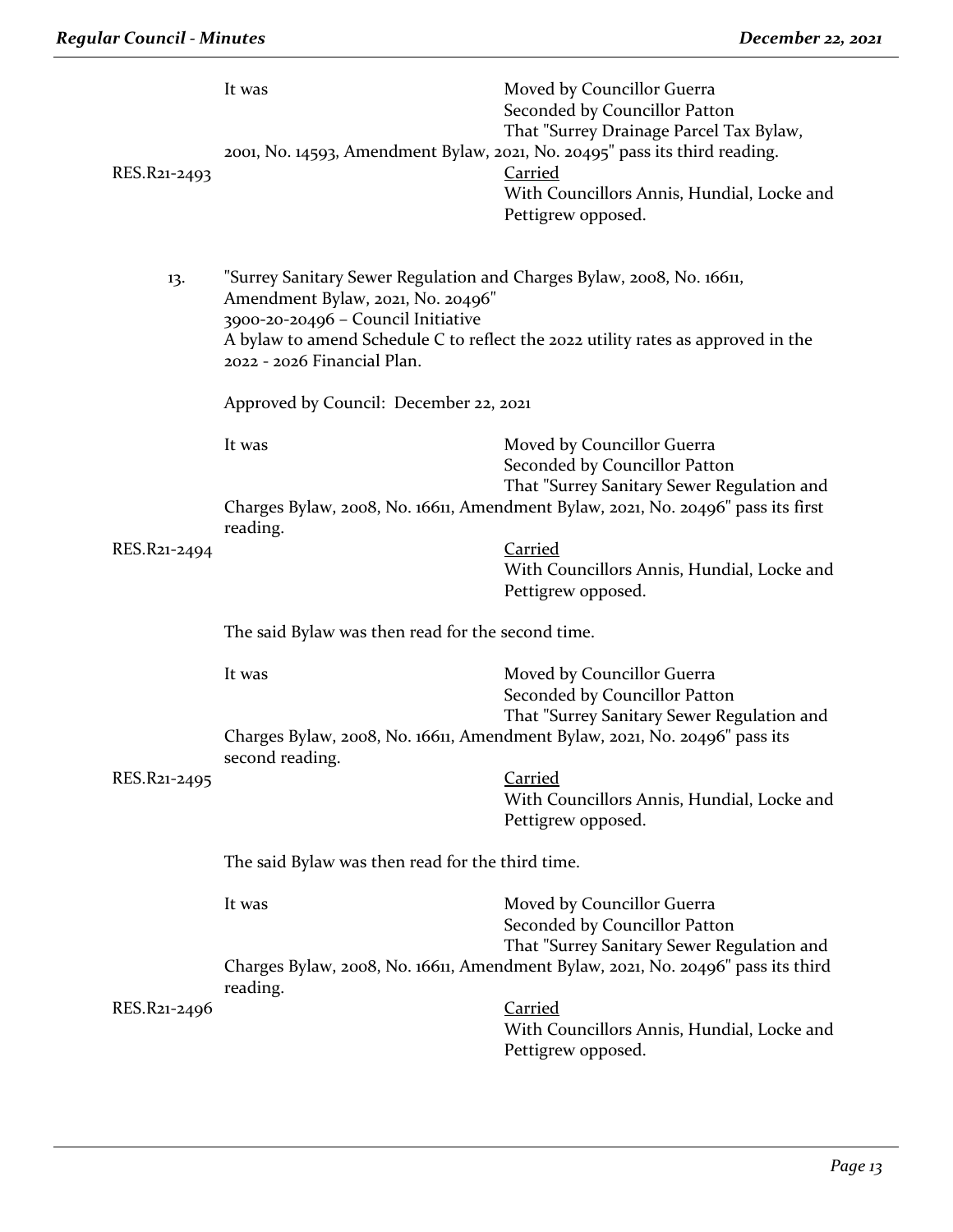| 14.          | "Waste Management Regulations and Charges Bylaw, 2015, No. 18412, Amendment<br>Bylaw, 2021, No. 20497"<br>3900-20-20497 - Council Initiative<br>A bylaw to amend Schedule A to incorporate a fee increase as approved in the<br>2022 - 2026 Financial Plan.                     |                                                                                                                                                                                                                            |  |
|--------------|---------------------------------------------------------------------------------------------------------------------------------------------------------------------------------------------------------------------------------------------------------------------------------|----------------------------------------------------------------------------------------------------------------------------------------------------------------------------------------------------------------------------|--|
|              | It was                                                                                                                                                                                                                                                                          | Moved by Councillor Guerra<br>Seconded by Councillor Patton<br>That "Waste Management Regulations and Charges                                                                                                              |  |
| RES.R21-2497 |                                                                                                                                                                                                                                                                                 | Bylaw, 2015, No. 18412, Amendment Bylaw, 2021, No. 20497" pass its first reading.<br><b>Carried</b><br>With Councillors Annis, Hundial, Locke and<br>Pettigrew opposed.                                                    |  |
|              | The said Bylaw was then read for the second time.                                                                                                                                                                                                                               |                                                                                                                                                                                                                            |  |
|              | It was                                                                                                                                                                                                                                                                          | Moved by Councillor Guerra<br>Seconded by Councillor Patton                                                                                                                                                                |  |
| RES.R21-2498 |                                                                                                                                                                                                                                                                                 | That "Waste Management Regulations and Charges<br>Bylaw, 2015, No. 18412, Amendment Bylaw, 2021, No. 20497" pass its second reading.<br><b>Carried</b><br>With Councillors Annis, Hundial, Locke and<br>Pettigrew opposed. |  |
|              | The said Bylaw was then read for the third time.                                                                                                                                                                                                                                |                                                                                                                                                                                                                            |  |
|              | It was                                                                                                                                                                                                                                                                          | Moved by Councillor Guerra<br>Seconded by Councillor Patton<br>That "Waste Management Regulations and Charges                                                                                                              |  |
| RES.R21-2499 | Bylaw, 2015, No. 18412, Amendment Bylaw, 2021, No. 20497" pass its third reading.<br><b>Carried</b>                                                                                                                                                                             |                                                                                                                                                                                                                            |  |
|              |                                                                                                                                                                                                                                                                                 | With Councillors Annis, Hundial, Locke and<br>Pettigrew opposed.                                                                                                                                                           |  |
| 15.          | "Surrey Waterworks Regulation and Charges Bylaw, 2007, No. 16337, Amendment<br>Bylaw, 2021, No. 20498"<br>3900-20-20498 - Council Initiative<br>A bylaw to amend Schedules B, C, D-1, and E to reflect the 2022 utility rates as<br>approved in the 2022 - 2026 Financial Plan. |                                                                                                                                                                                                                            |  |
|              | Approved by Council: December 22, 2021                                                                                                                                                                                                                                          |                                                                                                                                                                                                                            |  |
|              | It was                                                                                                                                                                                                                                                                          | Moved by Councillor Guerra<br>Seconded by Councillor Patton                                                                                                                                                                |  |
| RES.R21-2500 |                                                                                                                                                                                                                                                                                 | That "Surrey Waterworks Regulation and Charges<br>Bylaw, 2007, No. 16337, Amendment Bylaw, 2021, No. 20498" pass its first reading.<br>Carried<br>With Councillors Annis, Hundial, Locke and<br>Pettigrew opposed.         |  |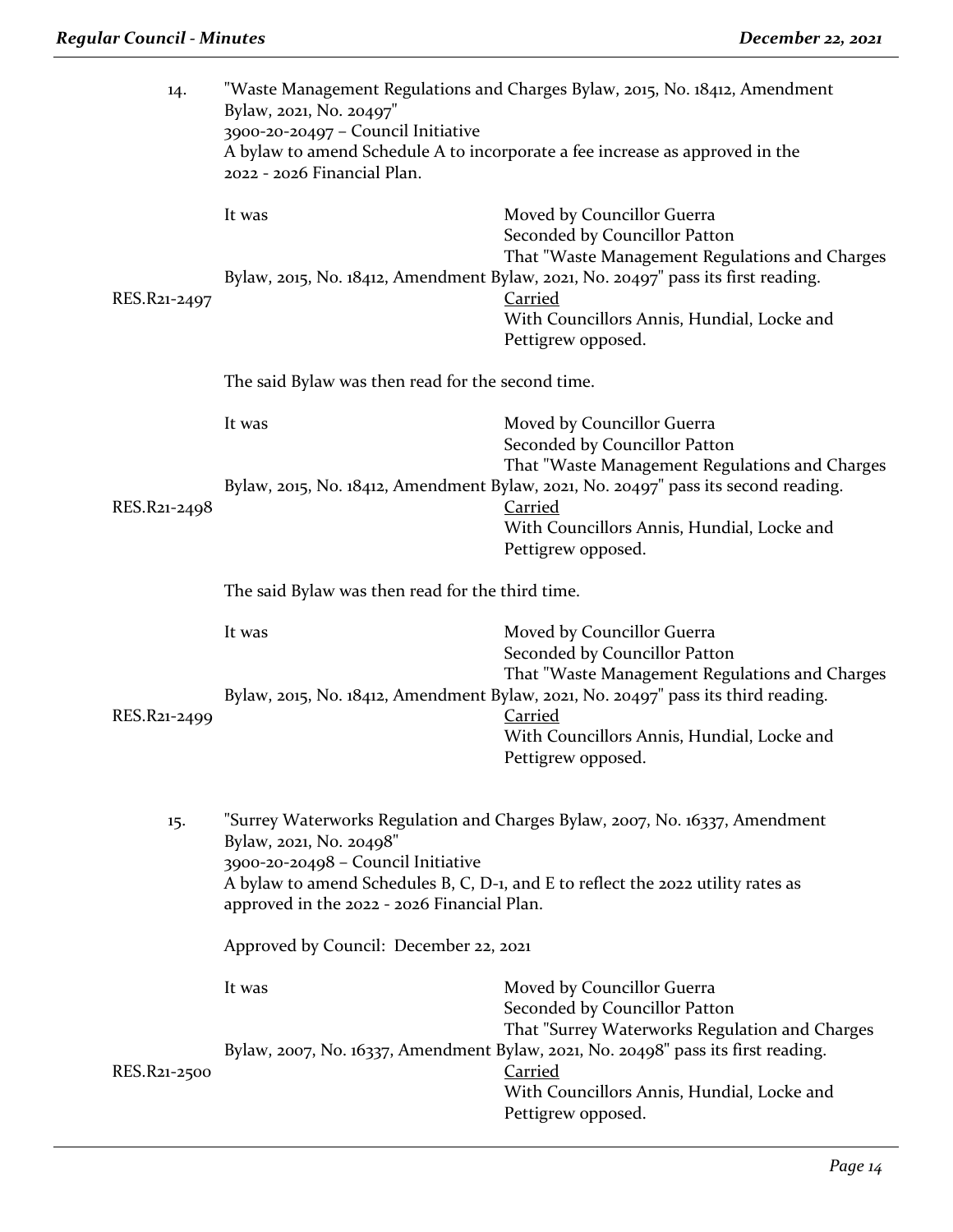|              | The said Bylaw was then read for the second time.                                                                                                                                                                               |                                                                                                                            |  |
|--------------|---------------------------------------------------------------------------------------------------------------------------------------------------------------------------------------------------------------------------------|----------------------------------------------------------------------------------------------------------------------------|--|
|              | It was                                                                                                                                                                                                                          | Moved by Councillor Guerra<br>Seconded by Councillor Patton<br>That "Surrey Waterworks Regulation and                      |  |
|              | second reading.                                                                                                                                                                                                                 | Charges Bylaw, 2007, No. 16337, Amendment Bylaw, 2021, No. 20498" pass its                                                 |  |
| RES.R21-2501 |                                                                                                                                                                                                                                 | <b>Carried</b>                                                                                                             |  |
|              |                                                                                                                                                                                                                                 | With Councillors Annis, Hundial, Locke and<br>Pettigrew opposed.                                                           |  |
|              | The said Bylaw was then read for the third time.                                                                                                                                                                                |                                                                                                                            |  |
|              | It was                                                                                                                                                                                                                          | Moved by Councillor Guerra                                                                                                 |  |
|              |                                                                                                                                                                                                                                 | Seconded by Councillor Patton                                                                                              |  |
|              |                                                                                                                                                                                                                                 | That "Surrey Waterworks Regulation and<br>Charges Bylaw, 2007, No. 16337, Amendment Bylaw, 2021, No. 20498" pass its third |  |
|              | reading.                                                                                                                                                                                                                        |                                                                                                                            |  |
| RES.R21-2502 |                                                                                                                                                                                                                                 | <b>Carried</b>                                                                                                             |  |
|              |                                                                                                                                                                                                                                 | With Councillors Annis, Hundial, Locke and<br>Pettigrew opposed.                                                           |  |
|              |                                                                                                                                                                                                                                 |                                                                                                                            |  |
| 16.          | "Surrey Building Bylaw, 2012, No. 17850, Amendment Bylaw, 2021, No. 20499"<br>3900-20-20499 - Council Initiative<br>A bylaw to amend Schedule A to incorporate a fee increase as approved in the<br>2022 - 2026 Financial Plan. |                                                                                                                            |  |
|              | Approved by Council: December 22, 2021                                                                                                                                                                                          |                                                                                                                            |  |
|              | It was                                                                                                                                                                                                                          | Moved by Councillor Guerra<br>Seconded by Councillor Patton                                                                |  |
|              | Amendment Bylaw, 2021, No. 20499" pass its first reading.                                                                                                                                                                       | That "Surrey Building Bylaw, 2012, No. 17850,                                                                              |  |
| RES.R21-2503 |                                                                                                                                                                                                                                 | Carried<br>With Councillors Annis, Hundial, Locke and                                                                      |  |
|              |                                                                                                                                                                                                                                 | Pettigrew opposed.                                                                                                         |  |
|              | The said Bylaw was then read for the second time.                                                                                                                                                                               |                                                                                                                            |  |
|              | It was                                                                                                                                                                                                                          | Moved by Councillor Guerra<br>Seconded by Councillor Patton                                                                |  |
|              |                                                                                                                                                                                                                                 | That "Surrey Building Bylaw, 2012, No. 17850,                                                                              |  |
| RES.R21-2504 | Amendment Bylaw, 2021, No. 20499" pass its second reading.                                                                                                                                                                      | <b>Carried</b>                                                                                                             |  |
|              |                                                                                                                                                                                                                                 | With Councillors Annis, Hundial, Locke and                                                                                 |  |
|              |                                                                                                                                                                                                                                 | Pettigrew opposed.                                                                                                         |  |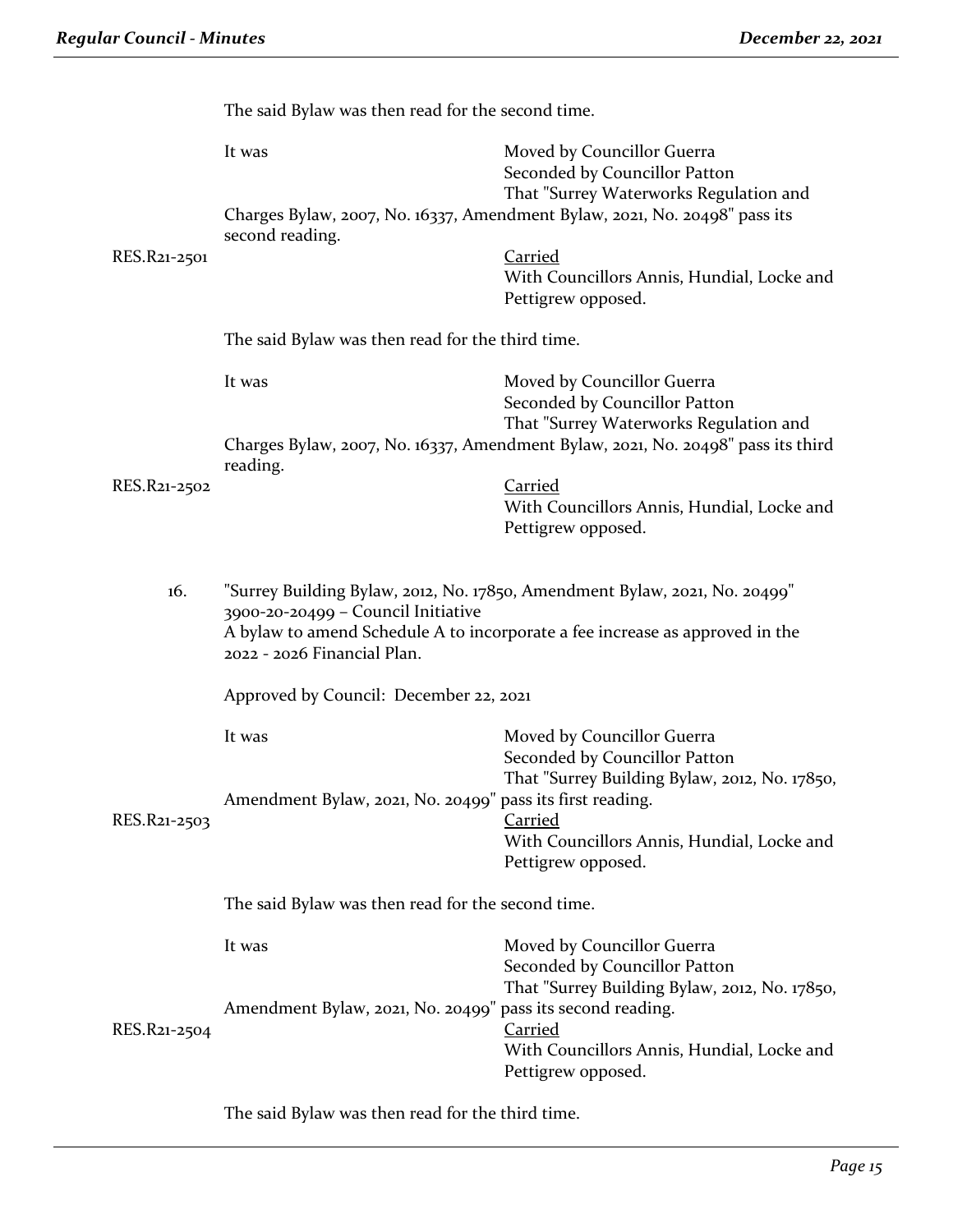| RES.R21-2505 | It was<br>Amendment Bylaw, 2021, No. 20499" pass its third reading.               | Moved by Councillor Guerra<br>Seconded by Councillor Patton<br>That "Surrey Building Bylaw, 2012, No. 17850,<br>Carried<br>With Councillors Annis, Hundial, Locke and<br>Pettigrew opposed. |
|--------------|-----------------------------------------------------------------------------------|---------------------------------------------------------------------------------------------------------------------------------------------------------------------------------------------|
| 17.          | 3900-20-20500 - Council Initiative<br>approved in the 2022 - 2026 Financial Plan. | "Business License Bylaw, 1999, No. 13680, Amendment Bylaw, 2021, No. 20500"<br>A bylaw to amend Schedule A and Section 22 to incorporate a fee increase as                                  |
|              | Approved by Council: December 22, 2021                                            |                                                                                                                                                                                             |
|              | It was                                                                            | Moved by Councillor Guerra<br>Seconded by Councillor Patton<br>That "Business License Bylaw, 1999,                                                                                          |
| RES.R21-2506 | No. 1368o, Amendment Bylaw, 2021, No. 20500" pass its first reading.              | Carried<br>With Councillors Annis, Hundial, Locke and<br>Pettigrew opposed.                                                                                                                 |
|              | The said Bylaw was then read for the second time.                                 |                                                                                                                                                                                             |
|              | It was                                                                            | Moved by Councillor Guerra<br>Seconded by Councillor Patton<br>That "Business License Bylaw, 1999,                                                                                          |
| RES.R21-2507 | No. 1368o, Amendment Bylaw, 2021, No. 20500" pass its second reading.             | <b>Carried</b><br>With Councillors Annis, Hundial, Locke and<br>Pettigrew opposed.                                                                                                          |
|              | The said Bylaw was then read for the third time.                                  |                                                                                                                                                                                             |
|              | It was                                                                            | Moved by Councillor Guerra<br>Seconded by Councillor Patton<br>That "Business License Bylaw, 1999,                                                                                          |
| RES.R21-2508 | No. 13680, Amendment Bylaw, 2021, No. 20500" pass its third reading.              | <b>Carried</b><br>With Councillors Annis, Hundial, Locke and<br>Pettigrew opposed.                                                                                                          |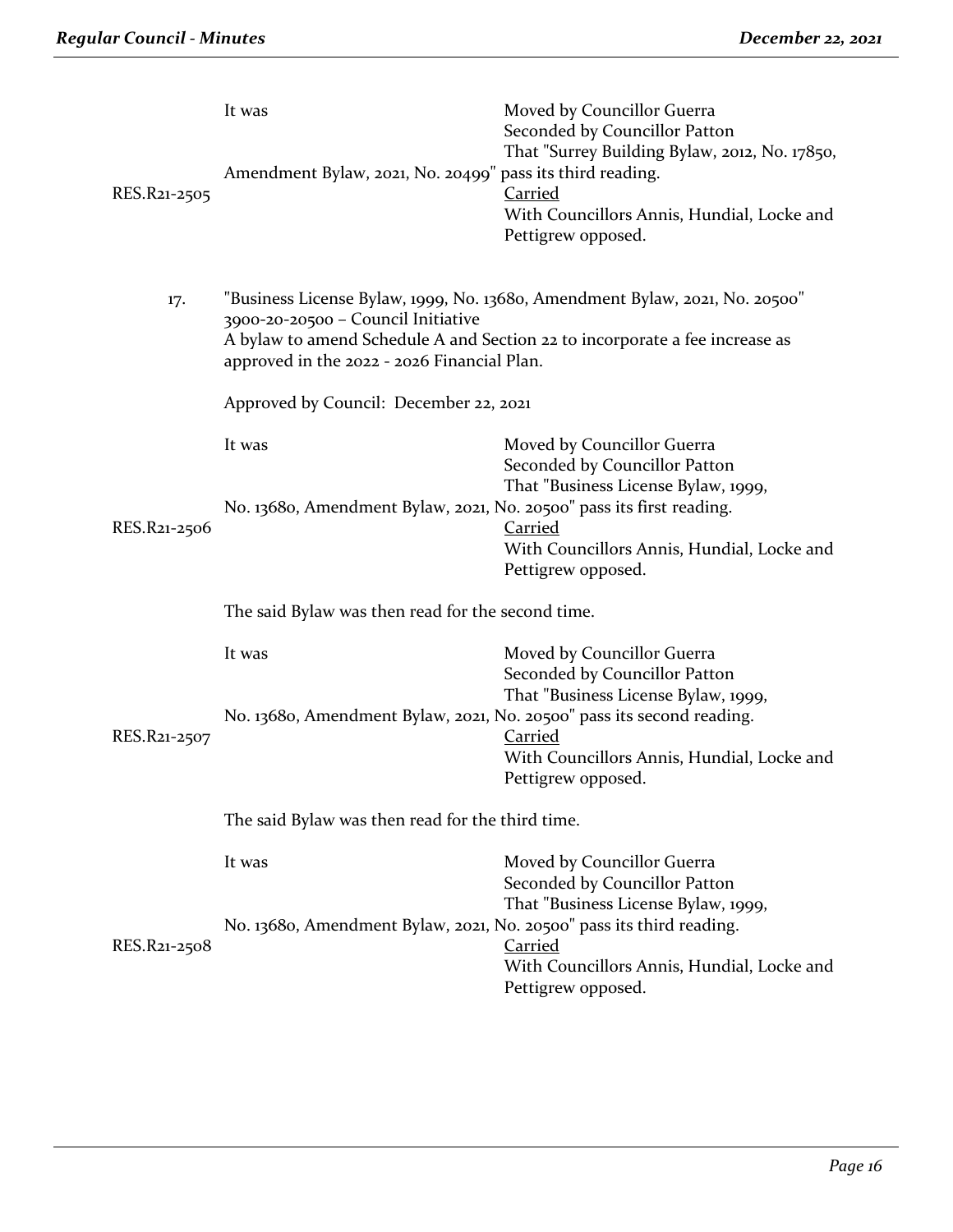| 18.          | "Surrey Animal Responsibility Bylaw, 2021, No. 19105, Amendment Bylaw, 2021,<br>No. 20501"<br>3900-20-20501 - Council Initiative<br>A bylaw to amend Schedules B and C to incorporate a fee increase as approved in<br>the 2022 - 2026 Financial Plan. |                                                                                                                                                            |  |
|--------------|--------------------------------------------------------------------------------------------------------------------------------------------------------------------------------------------------------------------------------------------------------|------------------------------------------------------------------------------------------------------------------------------------------------------------|--|
|              | Approved by Council: December 22, 2021                                                                                                                                                                                                                 |                                                                                                                                                            |  |
|              | It was                                                                                                                                                                                                                                                 | Moved by Councillor Guerra<br>Seconded by Councillor Patton<br>That "Surrey Animal Responsibility Bylaw,                                                   |  |
| RES.R21-2509 | 2021, No. 19105, Amendment Bylaw, 2021, No. 20501" pass its first reading.                                                                                                                                                                             | <b>Carried</b><br>With Councillors Annis, Hundial, Locke and<br>Pettigrew opposed.                                                                         |  |
|              | The said Bylaw was then read for the second time.                                                                                                                                                                                                      |                                                                                                                                                            |  |
|              | It was                                                                                                                                                                                                                                                 | Moved by Councillor Guerra<br>Seconded by Councillor Patton<br>That "Surrey Animal Responsibility Bylaw,                                                   |  |
| RES.R21-2510 |                                                                                                                                                                                                                                                        | 2021, No. 19105, Amendment Bylaw, 2021, No. 20501" pass its second reading.<br>Carried<br>With Councillors Annis, Hundial, Locke and<br>Pettigrew opposed. |  |
|              | The said Bylaw was then read for the third time.                                                                                                                                                                                                       |                                                                                                                                                            |  |
|              | It was                                                                                                                                                                                                                                                 | Moved by Councillor Guerra<br>Seconded by Councillor Patton<br>That "Surrey Animal Responsibility Bylaw,                                                   |  |
| RES.R21-2511 | 2021, No. 19105, Amendment Bylaw, 2021, No. 20501" pass its third reading.                                                                                                                                                                             | <b>Carried</b><br>With Councillors Annis, Hundial, Locke and<br>Pettigrew opposed.                                                                         |  |
| 19.          | "Surrey Electrical Safety Bylaw, 2004, No. 15596, Amendment Bylaw, 2021, No. 20502"<br>3900-20-20502 - Council Initiative<br>A bylaw to amend Schedule B to incorporate a fee increase as approved in the<br>2022 - 2026 Financial Plan.               |                                                                                                                                                            |  |
|              | Approved by Council: December 22, 2021                                                                                                                                                                                                                 |                                                                                                                                                            |  |
|              | It was                                                                                                                                                                                                                                                 | Moved by Councillor Guerra<br>Seconded by Councillor Patton<br>That "Surrey Electrical Safety Bylaw, 2004,                                                 |  |
| RES.R21-2512 | No. 15596, Amendment Bylaw, 2021, No. 20502" pass its first reading.                                                                                                                                                                                   | Carried<br>With Councillors Annis, Hundial, Locke and<br>Pettigrew opposed.                                                                                |  |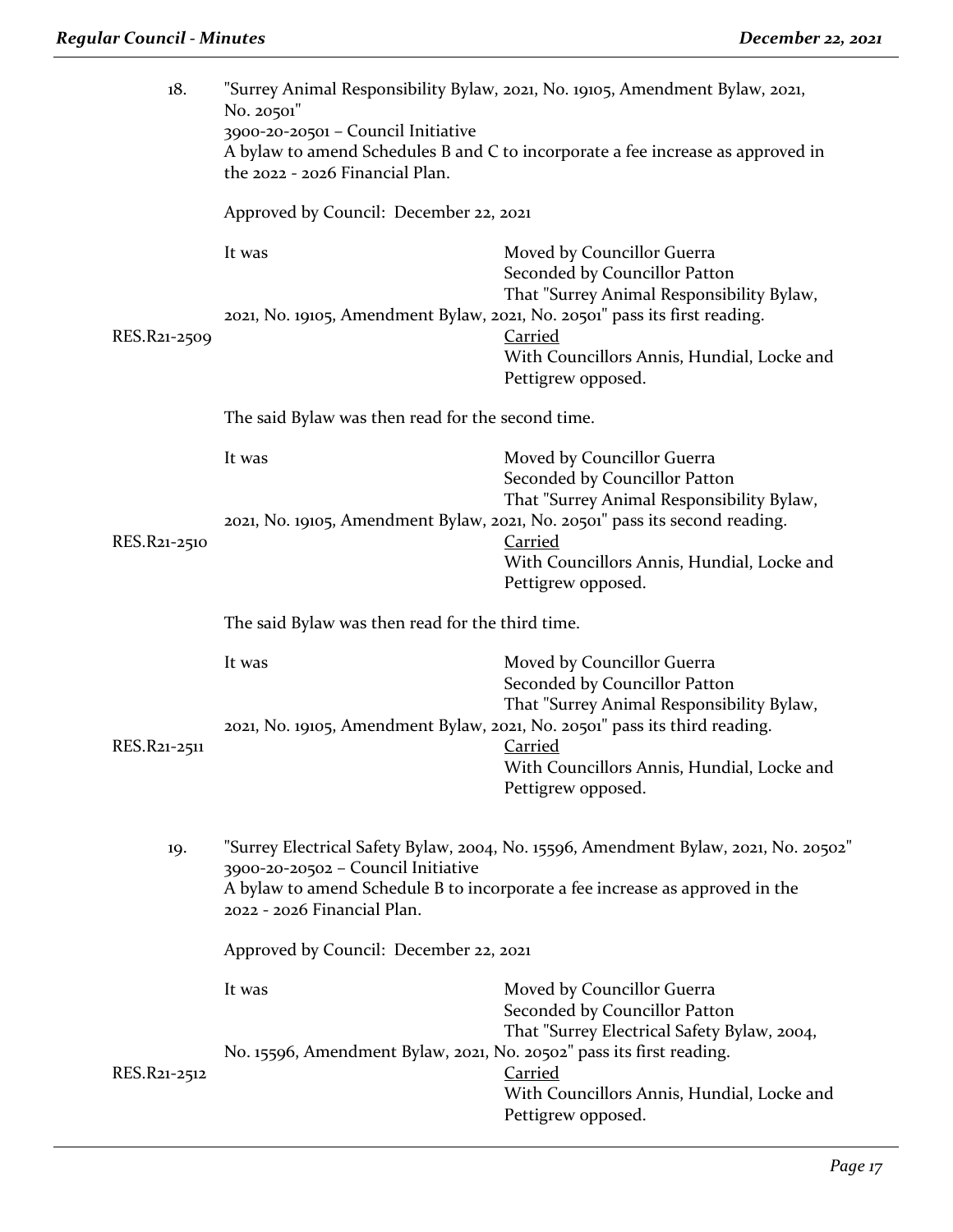|              | The said Bylaw was then read for the second time.                                                                                                                                                                                                                    |                                                                                                                                                                                                  |
|--------------|----------------------------------------------------------------------------------------------------------------------------------------------------------------------------------------------------------------------------------------------------------------------|--------------------------------------------------------------------------------------------------------------------------------------------------------------------------------------------------|
| RES.R21-2513 | It was<br>No. 15596, Amendment Bylaw, 2021, No. 20502" pass its second reading.                                                                                                                                                                                      | Moved by Councillor Guerra<br>Seconded by Councillor Patton<br>That "Surrey Electrical Safety Bylaw, 2004,<br><b>Carried</b><br>With Councillors Annis, Hundial, Locke and<br>Pettigrew opposed. |
|              | The said Bylaw was then read for the third time.                                                                                                                                                                                                                     |                                                                                                                                                                                                  |
|              | It was                                                                                                                                                                                                                                                               | Moved by Councillor Guerra<br>Seconded by Councillor Patton<br>That "Surrey Electrical Safety Bylaw, 2004,                                                                                       |
| RES.R21-2514 | No. 15596, Amendment Bylaw, 2021, No. 20502" pass its third reading.                                                                                                                                                                                                 | <b>Carried</b><br>With Councillors Annis, Hundial, Locke and<br>Pettigrew opposed.                                                                                                               |
| 20.          | "Surrey Fee-Setting Bylaw, 2001, No. 14577, Amendment Bylaw, 2021, No. 20503"<br>3900-20-20503 - Council Initiative<br>A bylaw to amend Schedules A, B, C, D, E, G, H, I, J, K and L to incorporate a fee<br>increase as approved in the 2022 - 2026 Financial Plan. |                                                                                                                                                                                                  |
|              | Approved by Council: December 22, 2021                                                                                                                                                                                                                               |                                                                                                                                                                                                  |
|              | It was                                                                                                                                                                                                                                                               | Moved by Councillor Guerra<br>Seconded by Councillor Patton<br>That "Surrey Fee-Setting Bylaw, 2001,                                                                                             |
| RES.R21-2515 | No. 14577, Amendment Bylaw, 2021, No. 20503" pass its first reading.                                                                                                                                                                                                 | <b>Carried</b><br>With Councillors Annis, Hundial, Locke and<br>Pettigrew opposed.                                                                                                               |
|              | The said Bylaw was then read for the second time.                                                                                                                                                                                                                    |                                                                                                                                                                                                  |
| RES.R21-2516 | It was<br>No. 14577, Amendment Bylaw, 2021, No. 20503" pass its second reading.                                                                                                                                                                                      | Moved by Councillor Guerra<br>Seconded by Councillor Patton<br>That "Surrey Fee-Setting Bylaw, 2001,<br>Carried                                                                                  |
|              |                                                                                                                                                                                                                                                                      | With Councillors Annis, Hundial, Locke and<br>Pettigrew opposed.                                                                                                                                 |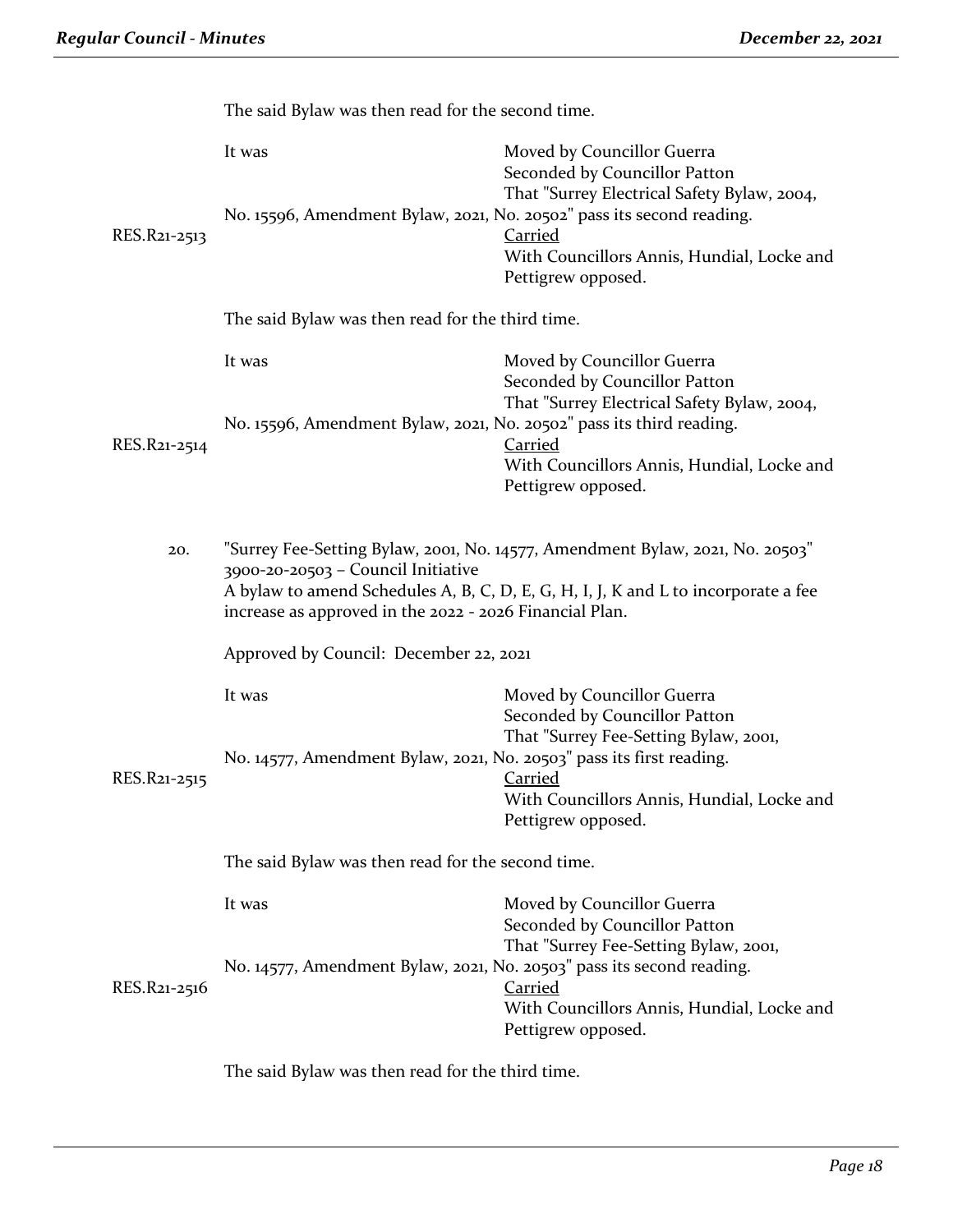| RES.R21-2517 | It was<br>No. 14577, Amendment Bylaw, 2021, No. 20503" pass its third reading. | Moved by Councillor Guerra<br>Seconded by Councillor Patton<br>That "Surrey Fee-Setting Bylaw, 2001,<br>Carried<br>With Councillors Annis, Hundial, Locke and<br>Pettigrew opposed. |
|--------------|--------------------------------------------------------------------------------|-------------------------------------------------------------------------------------------------------------------------------------------------------------------------------------|
| 21.          | 3900-20-20504 - Council Initiative<br>in the 2022 - 2026 Financial Plan.       | "Surrey Fire Service Bylaw, 1990, No. 10771, Amendment Bylaw, 2021, No. 20504"<br>A bylaw to amend Sections 30, 34 and 36 to incorporate a fee increase as approved                 |
|              | Approved by Council: December 22, 2021                                         |                                                                                                                                                                                     |
|              | It was                                                                         | Moved by Councillor Guerra<br>Seconded by Councillor Patton<br>That "Surrey Fire Service Bylaw, 1990,                                                                               |
| RES.R21-2518 | No. 10771, Amendment Bylaw, 2021, No. 20504" pass its first reading.           | Carried<br>With Councillors Annis, Hundial, Locke and<br>Pettigrew opposed.                                                                                                         |
|              | The said Bylaw was then read for the second time.                              |                                                                                                                                                                                     |
|              | It was                                                                         | Moved by Councillor Guerra<br>Seconded by Councillor Patton<br>That "Surrey Fire Service Bylaw, 1990,                                                                               |
| RES.R21-2519 | No. 10771, Amendment Bylaw, 2021, No. 20504" pass its second reading.          | <b>Carried</b><br>With Councillors Annis, Hundial, Locke and<br>Pettigrew opposed.                                                                                                  |
|              | The said Bylaw was then read for the third time.                               |                                                                                                                                                                                     |
|              | It was                                                                         | Moved by Councillor Guerra<br>Seconded by Councillor Patton<br>That "Surrey Fire Service Bylaw, 1990,                                                                               |
| RES.R21-2520 | No. 10771, Amendment Bylaw, 2021, No. 20504" pass its third reading.           | <b>Carried</b><br>With Councillors Annis, Hundial, Locke and<br>Pettigrew opposed.                                                                                                  |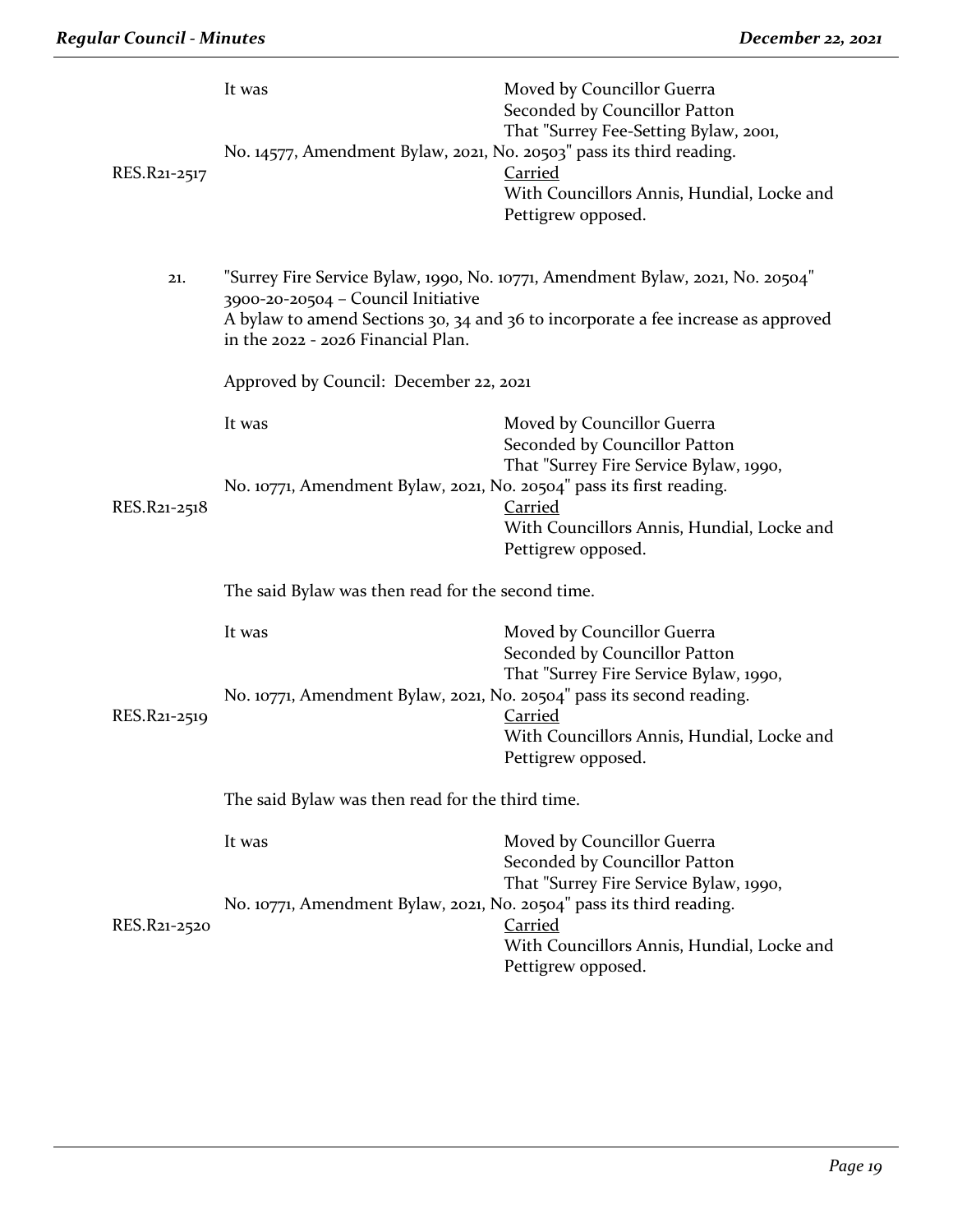| 22.          | "Highway and Traffic Bylaw, 1997, No. 13007, Amendment Bylaw, 2021, No. 20505"<br>3900-20-20505 - Council Initiative<br>A bylaw to amend Schedule B to incorporate a fee increase as approved in the<br>2022 - 2026 Financial Plan. |                                                                                                                                                                                         |  |
|--------------|-------------------------------------------------------------------------------------------------------------------------------------------------------------------------------------------------------------------------------------|-----------------------------------------------------------------------------------------------------------------------------------------------------------------------------------------|--|
|              | Approved by Council: December 22, 2021                                                                                                                                                                                              |                                                                                                                                                                                         |  |
|              | It was                                                                                                                                                                                                                              | Moved by Councillor Guerra<br>Seconded by Councillor Patton<br>That "Highway and Traffic Bylaw, 1997,                                                                                   |  |
| RES.R21-2521 | No. 13007, Amendment Bylaw, 2021, No. 20505" pass its first reading.                                                                                                                                                                | <b>Carried</b><br>With Councillors Annis, Hundial, Locke and                                                                                                                            |  |
|              | The said Bylaw was then read for the second time.                                                                                                                                                                                   | Pettigrew opposed.                                                                                                                                                                      |  |
|              |                                                                                                                                                                                                                                     |                                                                                                                                                                                         |  |
|              | It was                                                                                                                                                                                                                              | Moved by Councillor Guerra<br>Seconded by Councillor Patton<br>That "Highway and Traffic Bylaw, 1997,                                                                                   |  |
|              | No. 13007, Amendment Bylaw, 2021, No. 20505" pass its second reading.                                                                                                                                                               |                                                                                                                                                                                         |  |
| RES.R21-2522 |                                                                                                                                                                                                                                     | <b>Carried</b><br>With Councillors Annis, Hundial, Locke and<br>Pettigrew opposed.                                                                                                      |  |
|              | The said Bylaw was then read for the third time.                                                                                                                                                                                    |                                                                                                                                                                                         |  |
|              | It was                                                                                                                                                                                                                              | Moved by Councillor Guerra<br>Seconded by Councillor Patton<br>That "Highway and Traffic Bylaw, 1997,                                                                                   |  |
| RES.R21-2523 | No. 13007, Amendment Bylaw, 2021, No. 20505" pass its third reading.                                                                                                                                                                | <b>Carried</b>                                                                                                                                                                          |  |
|              |                                                                                                                                                                                                                                     | With Councillors Annis, Hundial, Locke and<br>Pettigrew opposed.                                                                                                                        |  |
| 23.          | "Development Application Fees Bylaw, 2016, No. 18641, Amendment Bylaw, 2021,<br>No. 20506"                                                                                                                                          |                                                                                                                                                                                         |  |
|              | 3900-20-20506 - Council Initiative<br>A bylaw to amend Schedule B to incorporate a fee increase as approved in the<br>2022 - 2026 Financial Plan.<br>Approved by Council: December 22, 2021                                         |                                                                                                                                                                                         |  |
|              |                                                                                                                                                                                                                                     |                                                                                                                                                                                         |  |
|              | It was                                                                                                                                                                                                                              | Moved by Councillor Guerra<br>Seconded by Councillor Patton                                                                                                                             |  |
| RES.R21-2524 |                                                                                                                                                                                                                                     | That "Development Application Fees Bylaw,<br>2016, No. 18641, Amendment Bylaw, 2021, No. 20506" pass its first reading.<br><b>Carried</b><br>With Councillors Annis, Hundial, Locke and |  |
|              |                                                                                                                                                                                                                                     | Pettigrew opposed.                                                                                                                                                                      |  |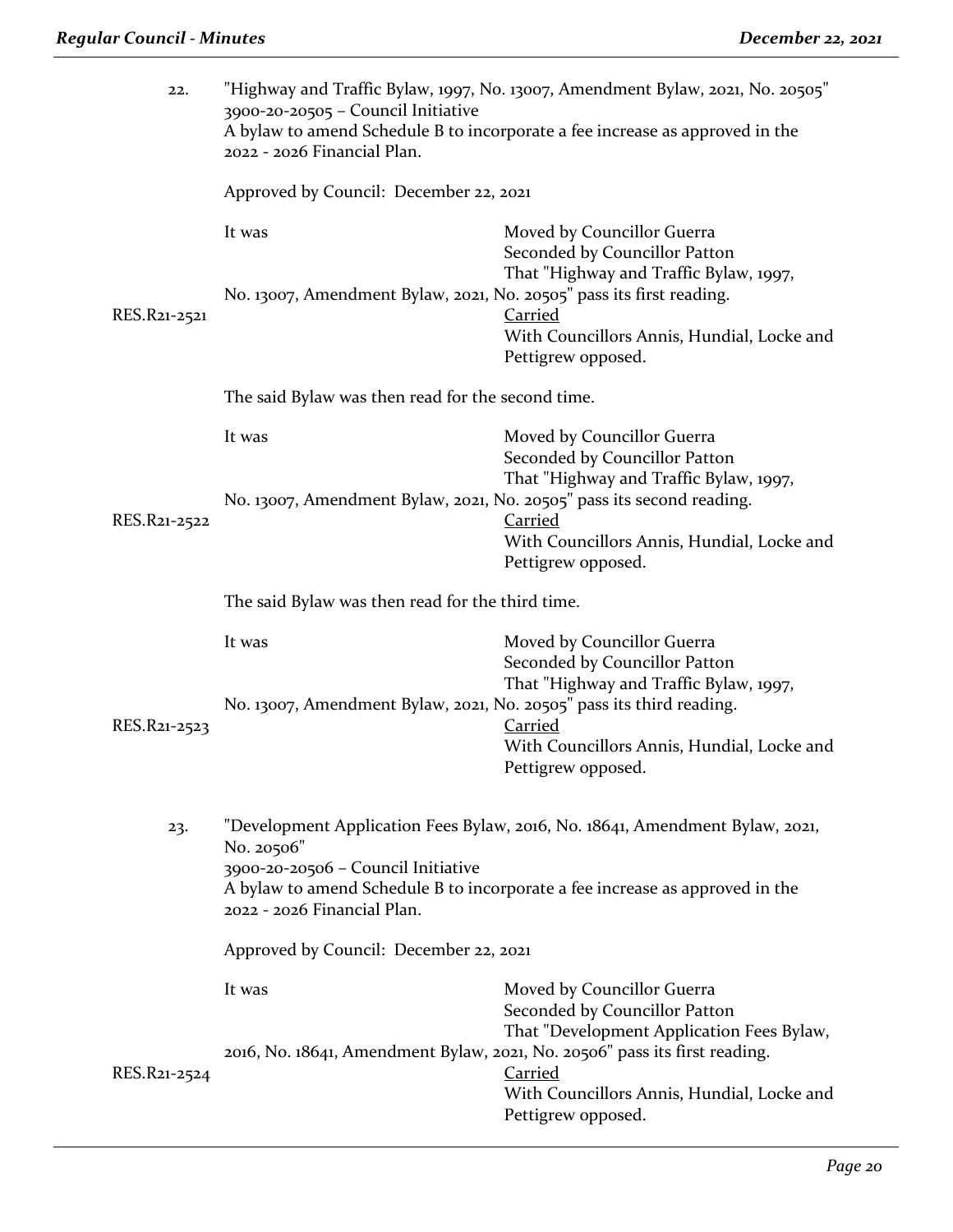|              | The said Bylaw was then read for the second time.                                                                                                                                                                                     |                                                                                                                                                                                                                                                                               |
|--------------|---------------------------------------------------------------------------------------------------------------------------------------------------------------------------------------------------------------------------------------|-------------------------------------------------------------------------------------------------------------------------------------------------------------------------------------------------------------------------------------------------------------------------------|
| RES.R21-2525 | It was                                                                                                                                                                                                                                | Moved by Councillor Guerra<br>Seconded by Councillor Patton<br>That "Development Application Fees Bylaw,<br>2016, No. 18641, Amendment Bylaw, 2021, No. 20506" pass its second reading.<br><b>Carried</b><br>With Councillors Annis, Hundial, Locke and<br>Pettigrew opposed. |
|              | The said Bylaw was then read for the third time.                                                                                                                                                                                      |                                                                                                                                                                                                                                                                               |
|              | It was                                                                                                                                                                                                                                | Moved by Councillor Guerra<br>Seconded by Councillor Patton<br>That "Development Application Fees Bylaw,<br>2016, No. 18641, Amendment Bylaw, 2021, No. 20506" pass its third reading.                                                                                        |
| RES.R21-2526 |                                                                                                                                                                                                                                       | <b>Carried</b><br>With Councillors Annis, Hundial, Locke and<br>Pettigrew opposed.                                                                                                                                                                                            |
| 24.          | "Surrey Plumbing Bylaw, 1981, No. 6569, Amendment Bylaw, 2021, No. 20507"<br>3900-20-20507 - Council Initiative<br>A bylaw to amend Sections 9 and 10 to incorporate a fee increase as approved in the<br>2022 - 2026 Financial Plan. |                                                                                                                                                                                                                                                                               |
|              | Approved by Council: December 22, 2021                                                                                                                                                                                                |                                                                                                                                                                                                                                                                               |
| RES.R21-2527 | It was<br>Amendment Bylaw, 2021, No. 20507" pass its first reading.                                                                                                                                                                   | Moved by Councillor Guerra<br>Seconded by Councillor Patton<br>That "Surrey Plumbing Bylaw, 1981, No. 6569,                                                                                                                                                                   |
|              |                                                                                                                                                                                                                                       | <b>Carried</b><br>With Councillors Annis, Hundial, Locke and<br>Pettigrew opposed.                                                                                                                                                                                            |
|              | The said Bylaw was then read for the second time.                                                                                                                                                                                     |                                                                                                                                                                                                                                                                               |
|              | It was<br>Amendment Bylaw, 2021, No. 20507" pass its second reading.                                                                                                                                                                  | Moved by Councillor Guerra<br>Seconded by Councillor Patton<br>That "Surrey Plumbing Bylaw, 1981, No. 6569,                                                                                                                                                                   |
| RES.R21-2528 |                                                                                                                                                                                                                                       | <b>Carried</b><br>With Councillors Annis, Hundial, Locke and<br>Pettigrew opposed.                                                                                                                                                                                            |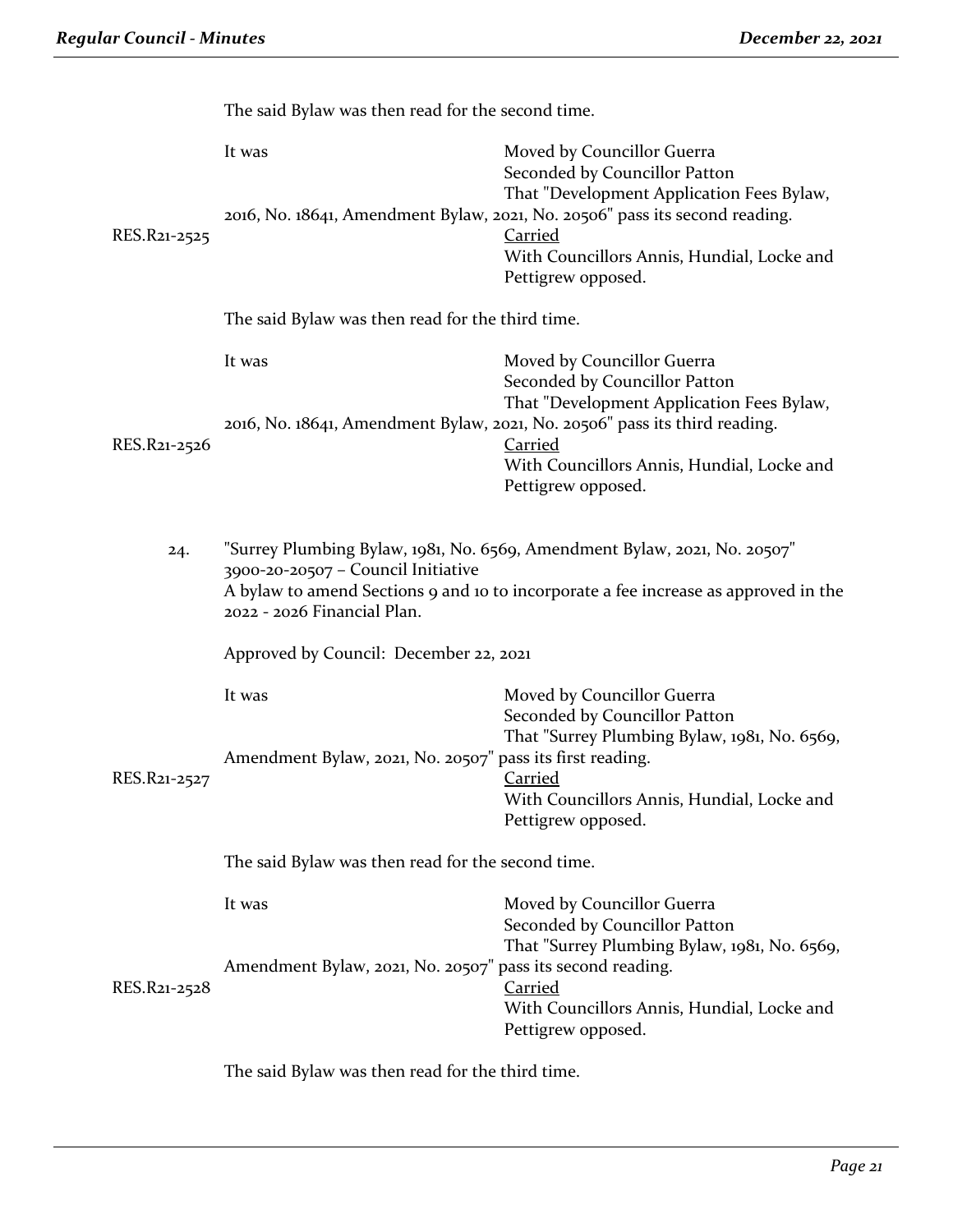| RES.R21-2529 | It was<br>Amendment Bylaw, 2021, No. 20507" pass its third reading.                                                                                                                                                                                  | Moved by Councillor Guerra<br>Seconded by Councillor Patton<br>That "Surrey Plumbing Bylaw, 1981, No. 6569,<br><b>Carried</b><br>With Councillors Annis, Hundial, Locke and<br>Pettigrew opposed. |
|--------------|------------------------------------------------------------------------------------------------------------------------------------------------------------------------------------------------------------------------------------------------------|---------------------------------------------------------------------------------------------------------------------------------------------------------------------------------------------------|
| 25.          | "Surrey Subdivision and Development Bylaw, 1986, No. 8830, Amendment Bylaw, 2021,<br>No. 20508"<br>3900-20-20508 - Council Initiative<br>A bylaw to amend Schedule B to incorporate a fee increase as approved in the<br>2022 - 2026 Financial Plan. |                                                                                                                                                                                                   |
|              | Approved by Council: December 22, 2021                                                                                                                                                                                                               |                                                                                                                                                                                                   |
|              | It was                                                                                                                                                                                                                                               | Moved by Councillor Guerra<br>Seconded by Councillor Patton<br>That "Surrey Subdivision and Development                                                                                           |
| RES.R21-2530 |                                                                                                                                                                                                                                                      | Bylaw, 1986, No. 8830, Amendment Bylaw, 2021, No. 20508" pass its first reading.<br><b>Carried</b><br>With Councillors Annis, Hundial, Locke and<br>Pettigrew opposed.                            |
|              | The said Bylaw was then read for the second time.                                                                                                                                                                                                    |                                                                                                                                                                                                   |
|              | It was                                                                                                                                                                                                                                               | Moved by Councillor Guerra<br>Seconded by Councillor Patton<br>That "Surrey Subdivision and Development                                                                                           |
|              | Bylaw, 1986, No. 8830, Amendment Bylaw, 2021, No. 20508" pass its second<br>reading.                                                                                                                                                                 |                                                                                                                                                                                                   |
| RES.R21-2531 |                                                                                                                                                                                                                                                      | <b>Carried</b><br>With Councillors Annis, Hundial, Locke and<br>Pettigrew opposed.                                                                                                                |
|              | The said Bylaw was then read for the third time.                                                                                                                                                                                                     |                                                                                                                                                                                                   |
|              | It was                                                                                                                                                                                                                                               | Moved by Councillor Guerra<br>Seconded by Councillor Patton<br>That "Surrey Subdivision and Development                                                                                           |
| RES.R21-2532 |                                                                                                                                                                                                                                                      | Bylaw, 1986, No. 8830, Amendment Bylaw, 2021, No. 20508" pass its third reading.<br><b>Carried</b><br>With Councillors Annis, Hundial, Locke and<br>Pettigrew opposed.                            |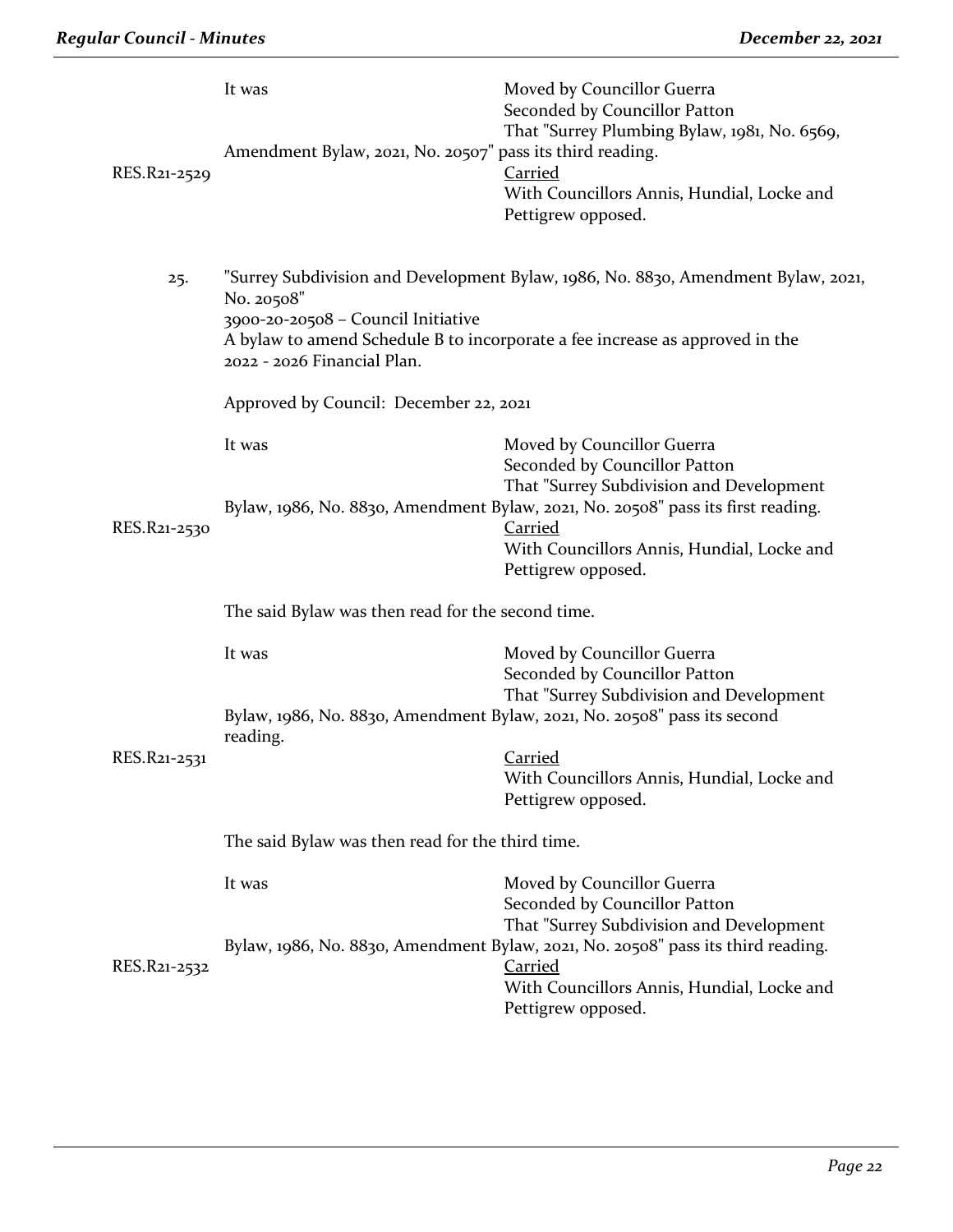| 26.          | "Surrey Tree Protection Bylaw, 2006, No. 16100, Amendment Bylaw, 2021, No. 20509"<br>3900-20-20509 - Council Initiative<br>A bylaw to amend Sections 36, 37, 38, 39, 40 and 71 to incorporate a fee increase as<br>approved in the 2022 - 2026 Financial Plan. |                                                                                                                                 |  |
|--------------|----------------------------------------------------------------------------------------------------------------------------------------------------------------------------------------------------------------------------------------------------------------|---------------------------------------------------------------------------------------------------------------------------------|--|
|              | Approved by Council: December 22, 2021                                                                                                                                                                                                                         |                                                                                                                                 |  |
|              | It was                                                                                                                                                                                                                                                         | Moved by Councillor Guerra<br>Seconded by Councillor Patton                                                                     |  |
| RES.R21-2533 | No. 16100, Amendment Bylaw, 2021, No. 20509" pass its first reading.                                                                                                                                                                                           | That "Surrey Tree Protection Bylaw, 2006,<br><b>Carried</b><br>With Councillors Annis, Hundial, Locke and<br>Pettigrew opposed. |  |
|              | The said Bylaw was then read for the second time.                                                                                                                                                                                                              |                                                                                                                                 |  |
|              | It was                                                                                                                                                                                                                                                         | Moved by Councillor Guerra<br>Seconded by Councillor Patton                                                                     |  |
| RES.R21-2534 | No. 16100, Amendment Bylaw, 2021, No. 20509" pass its second reading.                                                                                                                                                                                          | That "Surrey Tree Protection Bylaw, 2006,<br><b>Carried</b><br>With Councillors Annis, Hundial, Locke and<br>Pettigrew opposed. |  |
|              | The said Bylaw was then read for the third time.                                                                                                                                                                                                               |                                                                                                                                 |  |
|              | It was                                                                                                                                                                                                                                                         | Moved by Councillor Guerra<br>Seconded by Councillor Patton<br>That "Surrey Tree Protection Bylaw, 2006,                        |  |
| RES.R21-2535 | No. 16100, Amendment Bylaw, 2021, No. 20509" pass its third reading.                                                                                                                                                                                           | <b>Carried</b><br>With Councillors Annis, Hundial, Locke and<br>Pettigrew opposed.                                              |  |
| 27.          | "Surrey Fireworks Regulation Bylaw, 1974, No. 4200, Amendment Bylaw, 2021, No. 20510"<br>3900-20-20510 - Council Initiative<br>A bylaw to amend Section 6 to incorporate a fee increase as approved in the 2022 - 2026<br>Financial Plan.                      |                                                                                                                                 |  |
|              | Approved by Council: December 22, 2021                                                                                                                                                                                                                         |                                                                                                                                 |  |
|              | It was                                                                                                                                                                                                                                                         | Moved by Councillor Guerra<br>Seconded by Councillor Patton                                                                     |  |
| RES.R21-2536 | 1974, No. 4200, Amendment Bylaw, 2021, No. 20510" pass its first reading.                                                                                                                                                                                      | That "Surrey Fireworks Regulation Bylaw,<br><b>Carried</b><br>With Councillors Annis, Hundial, Locke and<br>Pettigrew opposed.  |  |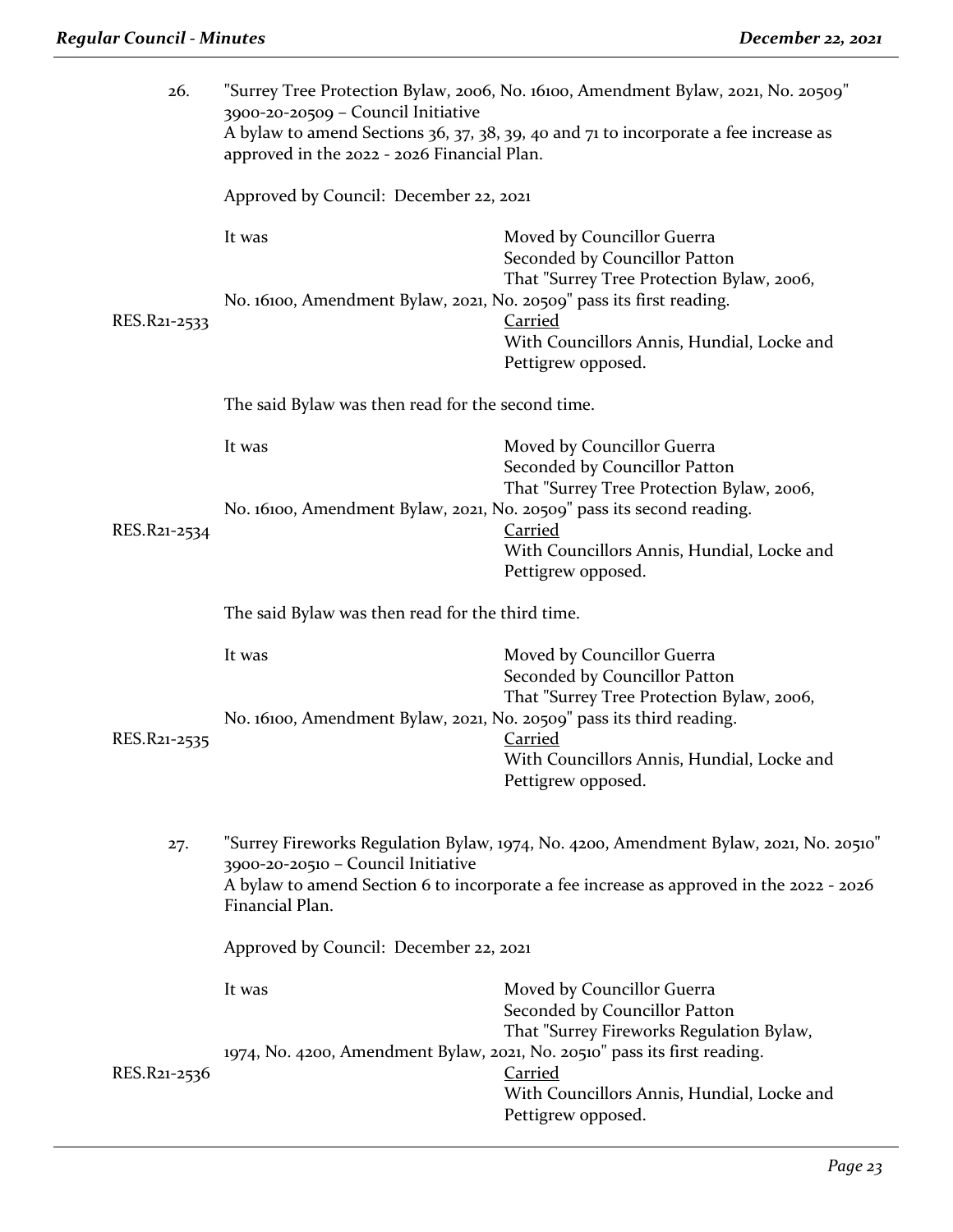|              | The said Bylaw was then read for the second time.                                                                                                                                                                                     |                                                                                                                                                                                                             |
|--------------|---------------------------------------------------------------------------------------------------------------------------------------------------------------------------------------------------------------------------------------|-------------------------------------------------------------------------------------------------------------------------------------------------------------------------------------------------------------|
|              | It was                                                                                                                                                                                                                                | Moved by Councillor Guerra<br>Seconded by Councillor Patton<br>That "Surrey Fireworks Regulation Bylaw,                                                                                                     |
| RES.R21-2537 |                                                                                                                                                                                                                                       | 1974, No. 4200, Amendment Bylaw, 2021, No. 20510" pass its second reading.<br><b>Carried</b><br>With Councillors Annis, Hundial, Locke and<br>Pettigrew opposed.                                            |
|              | The said Bylaw was then read for the third time.                                                                                                                                                                                      |                                                                                                                                                                                                             |
|              | It was                                                                                                                                                                                                                                | Moved by Councillor Guerra<br>Seconded by Councillor Patton                                                                                                                                                 |
| RES.R21-2538 |                                                                                                                                                                                                                                       | That "Surrey Fireworks Regulation Bylaw,<br>1974, No. 4200, Amendment Bylaw, 2021, No. 20510" pass its third reading.<br><b>Carried</b><br>With Councillors Annis, Hundial, Locke and<br>Pettigrew opposed. |
| 28.          | "Surrey Secondary Suite Bylaw, 2012, No. 17356, Amendment Bylaw, 2021, No. 20511"<br>3900-20-20511 - Council Initiative<br>A bylaw to amend Section 3 to incorporate a fee increase as approved in the 2022 - 2026<br>Financial Plan. |                                                                                                                                                                                                             |
|              | Approved by Council: December 22, 2021                                                                                                                                                                                                |                                                                                                                                                                                                             |
|              | It was                                                                                                                                                                                                                                | Moved by Councillor Guerra<br>Seconded by Councillor Patton                                                                                                                                                 |
| RES.R21-2539 | No. 17356, Amendment Bylaw, 2021, No. 20511" pass its first reading.                                                                                                                                                                  | That "Surrey Secondary Suite Bylaw, 2012,<br><b>Carried</b><br>With Councillors Annis, Hundial, Locke and<br>Pettigrew opposed.                                                                             |
|              | The said Bylaw was then read for the second time.                                                                                                                                                                                     |                                                                                                                                                                                                             |
|              | It was                                                                                                                                                                                                                                | Moved by Councillor Guerra<br>Seconded by Councillor Patton<br>That "Surrey Secondary Suite Bylaw, 2012,                                                                                                    |
| RES.R21-2540 | No. 17356, Amendment Bylaw, 2021, No. 20511" pass its second reading.                                                                                                                                                                 | <b>Carried</b><br>With Councillors Annis, Hundial, Locke and<br>Pettigrew opposed.                                                                                                                          |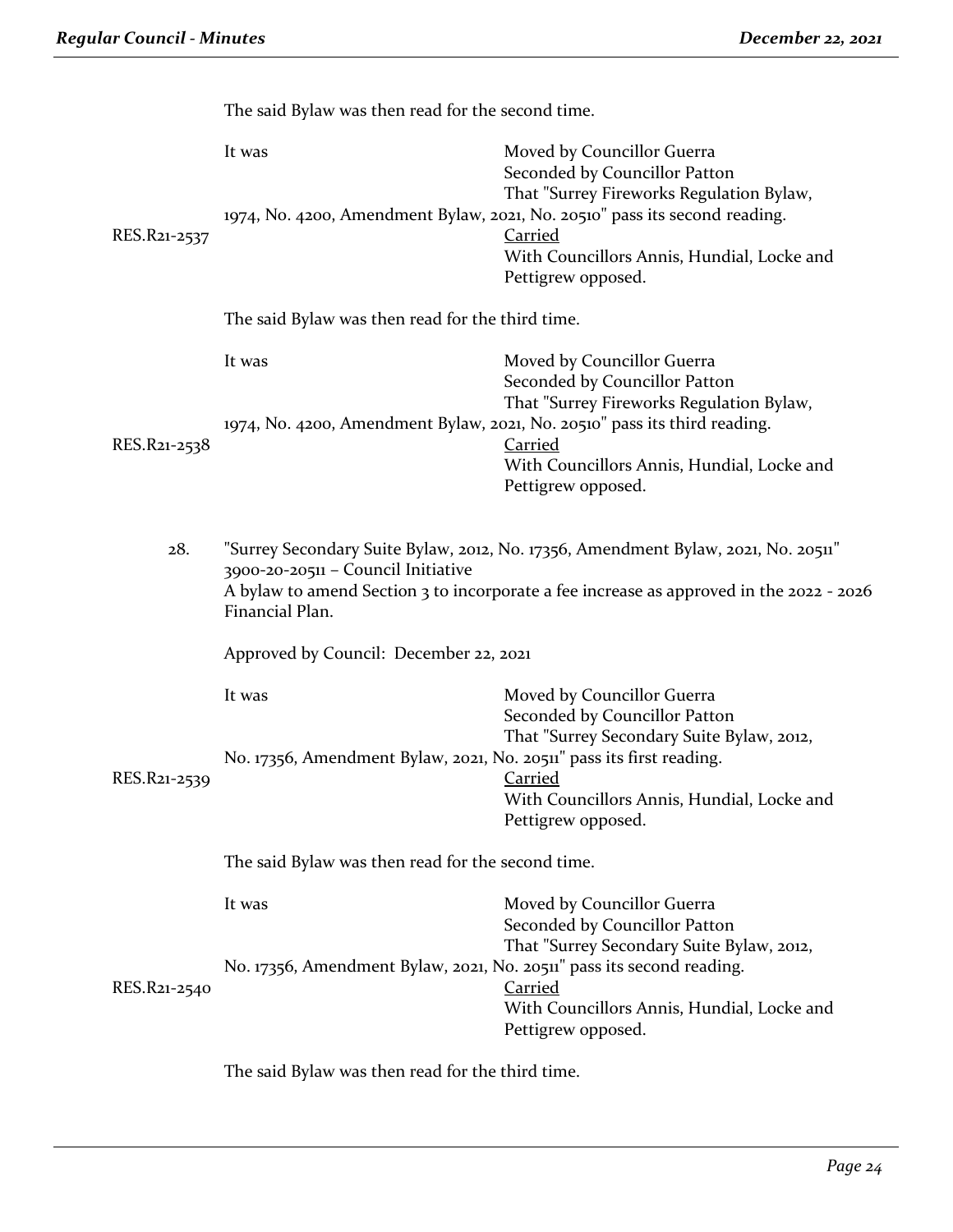| RES.R21-2541 | It was<br>No. 17356, Amendment Bylaw, 2021, No. 20511" pass its third reading.                                                                                                                                                                       | Moved by Councillor Guerra<br>Seconded by Councillor Patton<br>That "Surrey Secondary Suite Bylaw, 2012,<br>Carried<br>With Councillors Annis, Hundial, Locke and<br>Pettigrew opposed. |  |
|--------------|------------------------------------------------------------------------------------------------------------------------------------------------------------------------------------------------------------------------------------------------------|-----------------------------------------------------------------------------------------------------------------------------------------------------------------------------------------|--|
| 29.          | "Drinking Water Conservation Plan Bylaw, 2004, No. 15454, Amendment Bylaw,<br>2021, No. 20512"<br>3900-20-20512 - Council Initiative<br>A bylaw to amend Section 5.2 to incorporate a fee increase as approved in the<br>2022 - 2026 Financial Plan. |                                                                                                                                                                                         |  |
|              | Approved by Council: December 22, 2021                                                                                                                                                                                                               |                                                                                                                                                                                         |  |
|              | It was                                                                                                                                                                                                                                               | Moved by Councillor Guerra<br>Seconded by Councillor Patton<br>That "Drinking Water Conservation Plan                                                                                   |  |
| RES.R21-2542 |                                                                                                                                                                                                                                                      | Bylaw, 2004, No. 15454, Amendment Bylaw, 2021, No. 20512" pass its first reading.<br><b>Carried</b><br>With Councillors Annis, Hundial, Locke and<br>Pettigrew opposed.                 |  |
|              | The said Bylaw was then read for the second time.                                                                                                                                                                                                    |                                                                                                                                                                                         |  |
|              | It was                                                                                                                                                                                                                                               | Moved by Councillor Guerra<br>Seconded by Councillor Patton<br>That "Drinking Water Conservation Plan                                                                                   |  |
| RES.R21-2543 | Bylaw, 2004, No. 15454, Amendment Bylaw, 2021, No. 20512" pass its second<br>reading.                                                                                                                                                                |                                                                                                                                                                                         |  |
|              |                                                                                                                                                                                                                                                      | Carried<br>With Councillors Annis, Hundial, Locke and<br>Pettigrew opposed.                                                                                                             |  |
|              | The said Bylaw was then read for the third time.                                                                                                                                                                                                     |                                                                                                                                                                                         |  |
|              | It was                                                                                                                                                                                                                                               | Moved by Councillor Guerra<br>Seconded by Councillor Patton<br>That "Drinking Water Conservation Plan                                                                                   |  |
| RES.R21-2544 |                                                                                                                                                                                                                                                      | Bylaw, 2004, No. 15454, Amendment Bylaw, 2021, No. 20512" pass its third reading.<br><b>Carried</b><br>With Councillors Annis, Hundial, Locke and<br>Pettigrew opposed.                 |  |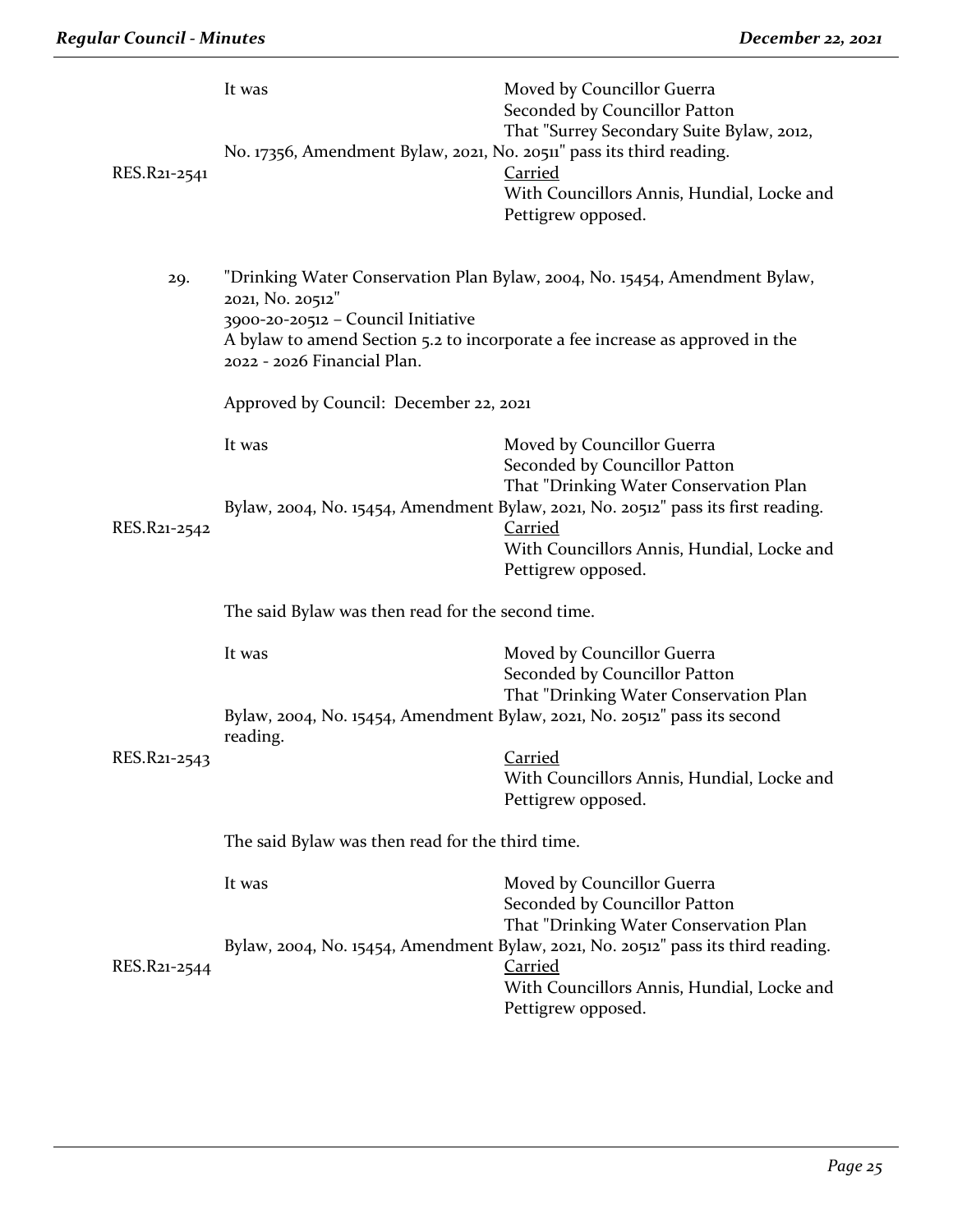| 30.          | "City of Surrey Vehicle for Hire Bylaw, 1999, No. 13610, Amendment Bylaw, 2021,<br>No. 20513"<br>3900-20-20513 - Council Initiative<br>A bylaw to incorporate housekeeping changes in Sections 4 and 5, and to amend                                                                 |                                                                                                                                                                   |  |  |
|--------------|--------------------------------------------------------------------------------------------------------------------------------------------------------------------------------------------------------------------------------------------------------------------------------------|-------------------------------------------------------------------------------------------------------------------------------------------------------------------|--|--|
|              | Schedule G to reflect fee increases as approved in the 2022 - 2026 Financial Plan.                                                                                                                                                                                                   |                                                                                                                                                                   |  |  |
|              | Approved by Council: December 22, 2021                                                                                                                                                                                                                                               |                                                                                                                                                                   |  |  |
|              | It was                                                                                                                                                                                                                                                                               | Moved by Councillor Guerra<br>Seconded by Councillor Patton<br>That "City of Surrey Vehicle for Hire Bylaw,                                                       |  |  |
| RES.R21-2545 | 1999, No. 13610, Amendment Bylaw, 2021, No. 20513" pass its first reading.                                                                                                                                                                                                           | <b>Carried</b><br>With Councillors Annis, Hundial, Locke and<br>Pettigrew opposed.                                                                                |  |  |
|              | The said Bylaw was then read for the second time.                                                                                                                                                                                                                                    |                                                                                                                                                                   |  |  |
|              | It was                                                                                                                                                                                                                                                                               | Moved by Councillor Guerra<br>Seconded by Councillor Patton<br>That "City of Surrey Vehicle for Hire Bylaw,                                                       |  |  |
| RES.R21-2546 |                                                                                                                                                                                                                                                                                      | 1999, No. 13610, Amendment Bylaw, 2021, No. 20513" pass its second reading.<br><b>Carried</b><br>With Councillors Annis, Hundial, Locke and<br>Pettigrew opposed. |  |  |
|              | The said Bylaw was then read for the third time.                                                                                                                                                                                                                                     |                                                                                                                                                                   |  |  |
|              | It was                                                                                                                                                                                                                                                                               | Moved by Councillor Guerra<br>Seconded by Councillor Patton<br>That "City of Surrey Vehicle for Hire Bylaw,                                                       |  |  |
| RES.R21-2547 |                                                                                                                                                                                                                                                                                      | 1999, No. 13610, Amendment Bylaw, 2021, No. 20513" pass its third reading.<br><b>Carried</b><br>With Councillors Annis, Hundial, Locke and<br>Pettigrew opposed.  |  |  |
| 31.          | "Capital Parcel Tax Bylaw, 2015, No. 18395, Amendment Bylaw, 2021, No. 20514"<br>3900-20-20514 - Council Initiative<br>A bylaw to amend Schedule A to incorporate the Capital Parcel Tax as approved in the<br>2022 - 2026 Financial Plan.<br>Approved by Council: December 22, 2021 |                                                                                                                                                                   |  |  |
|              |                                                                                                                                                                                                                                                                                      |                                                                                                                                                                   |  |  |
|              | It was                                                                                                                                                                                                                                                                               | Moved by Councillor Guerra<br>Seconded by Councillor Patton<br>That "Capital Parcel Tax Bylaw, 2015, No. 18395,                                                   |  |  |
| RES.R21-2548 | Amendment Bylaw, 2021, No. 20514" pass its first reading.                                                                                                                                                                                                                            | <b>Carried</b><br>With Councillors Annis, Hundial, Locke and<br>Pettigrew opposed.                                                                                |  |  |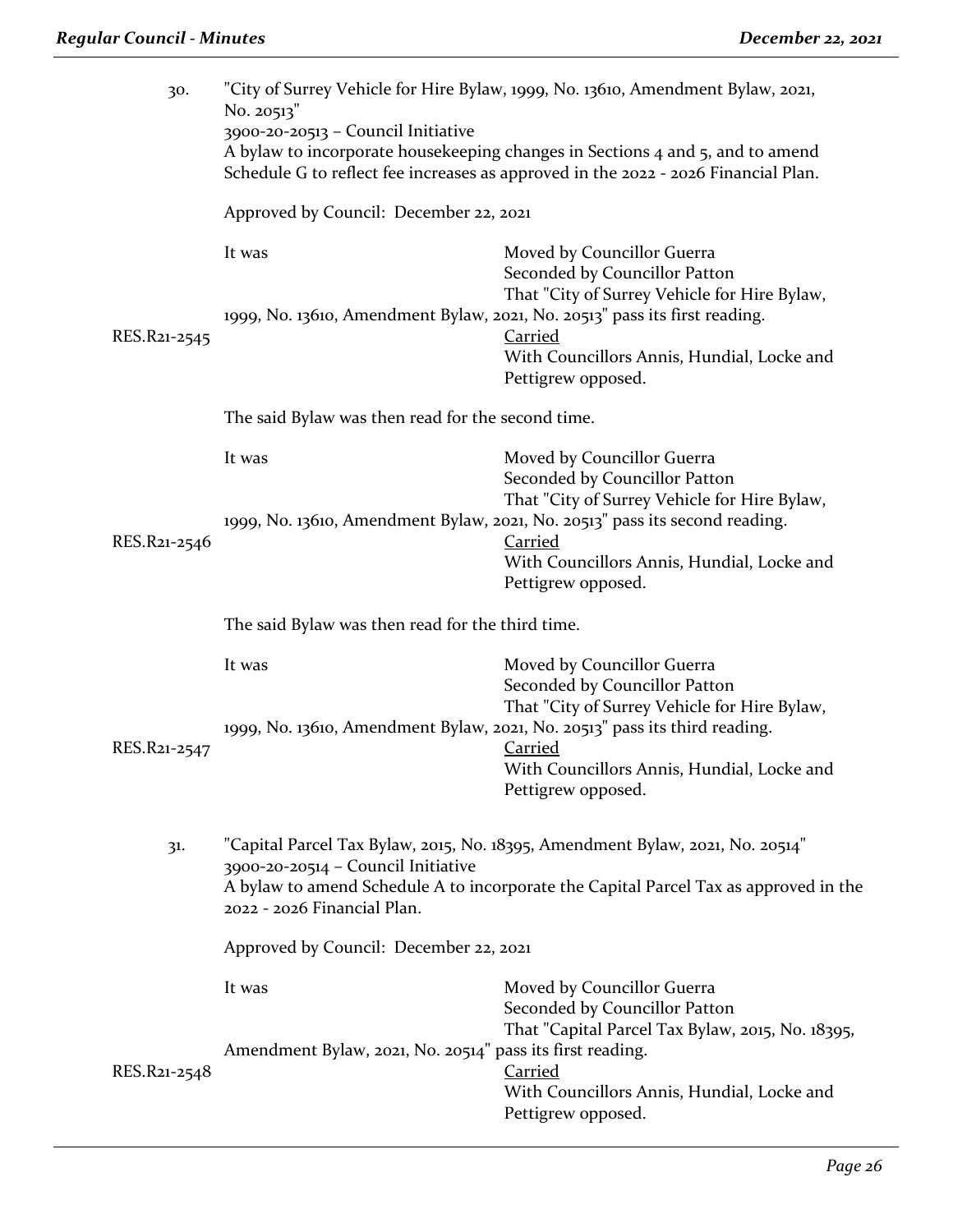|              | The said Bylaw was then read for the second time.                                                                                                                                                                                                                        |                                                                                                                 |  |  |
|--------------|--------------------------------------------------------------------------------------------------------------------------------------------------------------------------------------------------------------------------------------------------------------------------|-----------------------------------------------------------------------------------------------------------------|--|--|
|              | It was                                                                                                                                                                                                                                                                   | Moved by Councillor Guerra<br>Seconded by Councillor Patton<br>That "Capital Parcel Tax Bylaw, 2015, No. 18395, |  |  |
| RES.R21-2549 | Amendment Bylaw, 2021, No. 20514" pass its second reading.                                                                                                                                                                                                               | <b>Carried</b><br>With Councillors Annis, Hundial, Locke and                                                    |  |  |
|              |                                                                                                                                                                                                                                                                          | Pettigrew opposed.                                                                                              |  |  |
|              | The said Bylaw was then read for the third time.                                                                                                                                                                                                                         |                                                                                                                 |  |  |
|              | It was                                                                                                                                                                                                                                                                   | Moved by Councillor Guerra<br>Seconded by Councillor Patton                                                     |  |  |
|              | That "Capital Parcel Tax Bylaw, 2015, No. 18395,<br>Amendment Bylaw, 2021, No. 20514" pass its third reading.                                                                                                                                                            |                                                                                                                 |  |  |
| RES.R21-2550 |                                                                                                                                                                                                                                                                          | <b>Carried</b><br>With Councillors Annis, Hundial, Locke and<br>Pettigrew opposed.                              |  |  |
|              |                                                                                                                                                                                                                                                                          |                                                                                                                 |  |  |
| 32.          | "Surrey Mobile Homes and Trailer Regulation and Control Bylaw, 1980, No. 6142,<br>Amendment Bylaw, 2021, No. 20515"<br>3900-20-20515 - Council Initiative<br>A bylaw to amend Section 28 to incorporate a fee increase as approved in the<br>2022 - 2026 Financial Plan. |                                                                                                                 |  |  |
|              |                                                                                                                                                                                                                                                                          |                                                                                                                 |  |  |
|              | Approved by Council: December 22, 2021                                                                                                                                                                                                                                   |                                                                                                                 |  |  |
|              | It was                                                                                                                                                                                                                                                                   | Moved by Councillor Guerra<br>Seconded by Councillor Patton                                                     |  |  |
|              | That "Surrey Mobile Homes and Trailer<br>Regulation and Control Bylaw, 1980, No. 6142, Amendment Bylaw, 2021, No. 20515"                                                                                                                                                 |                                                                                                                 |  |  |
| RES.R21-2551 | pass its first reading.                                                                                                                                                                                                                                                  | <b>Carried</b>                                                                                                  |  |  |
|              |                                                                                                                                                                                                                                                                          | With Councillors Annis, Hundial, Locke and<br>Pettigrew opposed.                                                |  |  |
|              | The said Bylaw was then read for the second time.                                                                                                                                                                                                                        |                                                                                                                 |  |  |
|              | It was                                                                                                                                                                                                                                                                   | Moved by Councillor Guerra<br>Seconded by Councillor Patton                                                     |  |  |
|              | That "Surrey Mobile Homes and Trailer<br>Regulation and Control Bylaw, 1980, No. 6142, Amendment Bylaw, 2021, No. 20515"<br>pass its second reading.                                                                                                                     |                                                                                                                 |  |  |
| RES.R21-2552 |                                                                                                                                                                                                                                                                          | <b>Carried</b><br>With Councillors Annis, Hundial, Locke and<br>Pettigrew opposed.                              |  |  |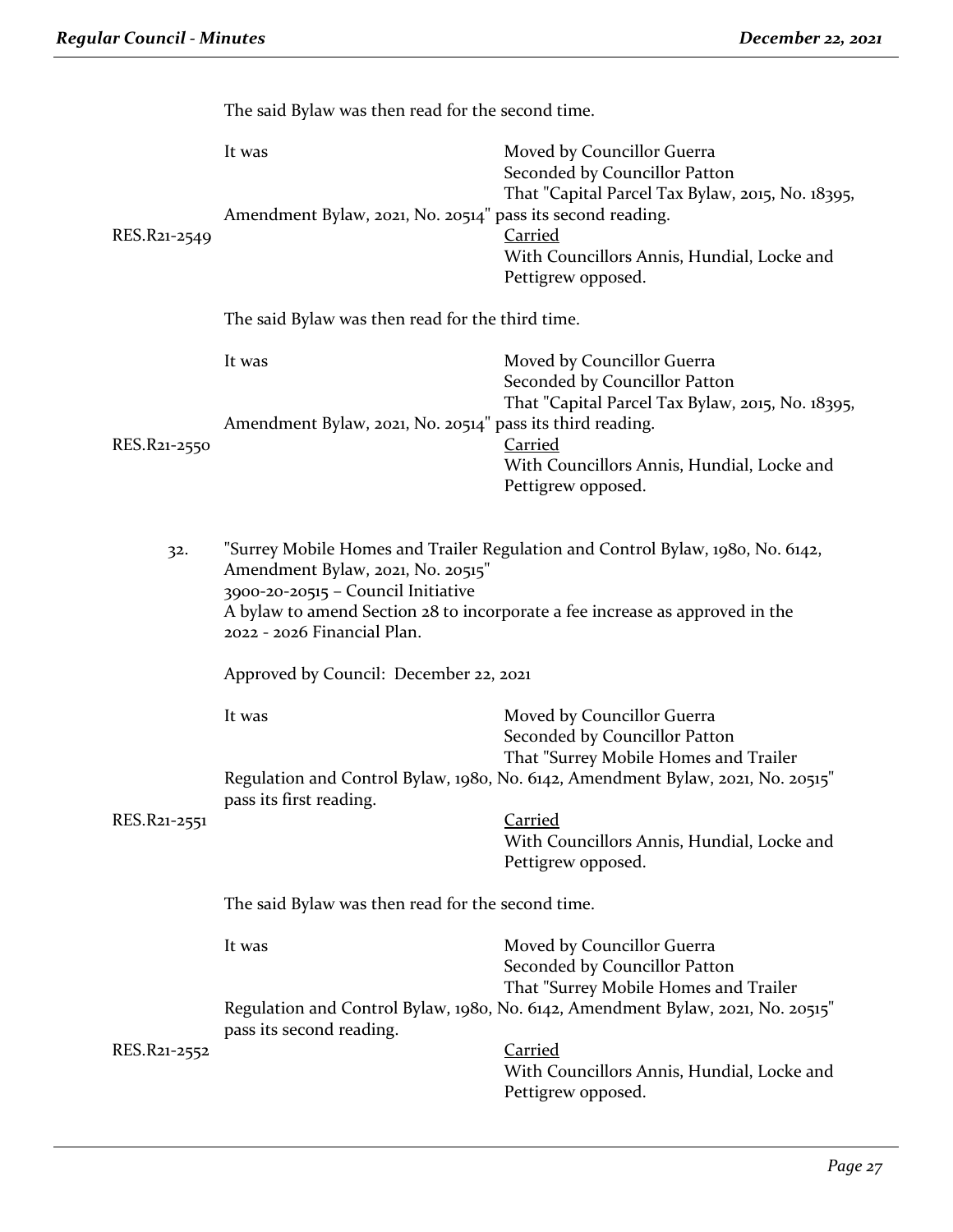|              | The said Bylaw was then read for the third time.                                                                                                                                                                                                                                                                                                         |                                                                                                                                                                                         |  |  |
|--------------|----------------------------------------------------------------------------------------------------------------------------------------------------------------------------------------------------------------------------------------------------------------------------------------------------------------------------------------------------------|-----------------------------------------------------------------------------------------------------------------------------------------------------------------------------------------|--|--|
|              | It was                                                                                                                                                                                                                                                                                                                                                   | Moved by Councillor Guerra<br>Seconded by Councillor Patton<br>That "Surrey Mobile Homes and Trailer<br>Regulation and Control Bylaw, 1980, No. 6142, Amendment Bylaw, 2021, No. 20515" |  |  |
|              | pass its third reading.                                                                                                                                                                                                                                                                                                                                  |                                                                                                                                                                                         |  |  |
| RES.R21-2553 |                                                                                                                                                                                                                                                                                                                                                          | <b>Carried</b><br>With Councillors Annis, Hundial, Locke and<br>Pettigrew opposed.                                                                                                      |  |  |
| 33.          | "2022 Revenue Anticipation Bylaw, 2021, No. 20516"<br>3900-20-205169 - Council Initiative<br>Pursuant to Section 177 of the Community Charter, this annual revenue<br>anticipation bylaw permits the City to incur an operating overdraft as may be<br>necessary from time to time to optimize the City's overall return on its investment<br>portfolio. |                                                                                                                                                                                         |  |  |
|              | Approved by Council: December 22, 2021                                                                                                                                                                                                                                                                                                                   |                                                                                                                                                                                         |  |  |
|              | It was                                                                                                                                                                                                                                                                                                                                                   | Moved by Councillor Guerra<br>Seconded by Councillor Patton<br>That "2022 Revenue Anticipation Bylaw,                                                                                   |  |  |
|              | 2021, No. 20516" pass its first reading.                                                                                                                                                                                                                                                                                                                 |                                                                                                                                                                                         |  |  |
| RES.R21-2554 |                                                                                                                                                                                                                                                                                                                                                          | <b>Carried</b><br>With Councillors Annis and Hundial<br>opposed.                                                                                                                        |  |  |
|              | The said Bylaw was then read for the second time.                                                                                                                                                                                                                                                                                                        |                                                                                                                                                                                         |  |  |
|              | It was                                                                                                                                                                                                                                                                                                                                                   | Moved by Councillor Guerra                                                                                                                                                              |  |  |
|              |                                                                                                                                                                                                                                                                                                                                                          | Seconded by Councillor Patton<br>That "2022 Revenue Anticipation Bylaw,                                                                                                                 |  |  |
|              | 2021, No. 20516" pass its second reading.                                                                                                                                                                                                                                                                                                                |                                                                                                                                                                                         |  |  |
| RES.R21-2555 |                                                                                                                                                                                                                                                                                                                                                          | <b>Carried</b><br>With Councillors Annis and Hundial<br>opposed.                                                                                                                        |  |  |
|              | The said Bylaw was then read for the third time.                                                                                                                                                                                                                                                                                                         |                                                                                                                                                                                         |  |  |
|              | It was                                                                                                                                                                                                                                                                                                                                                   | Moved by Councillor Guerra<br>Seconded by Councillor Patton                                                                                                                             |  |  |
|              | 2021, No. 20516" pass its third reading.                                                                                                                                                                                                                                                                                                                 | That "2022 Revenue Anticipation Bylaw,                                                                                                                                                  |  |  |
| RES.R21-2556 |                                                                                                                                                                                                                                                                                                                                                          | <b>Carried</b><br>With Councillors Annis and Hundial<br>opposed.                                                                                                                        |  |  |